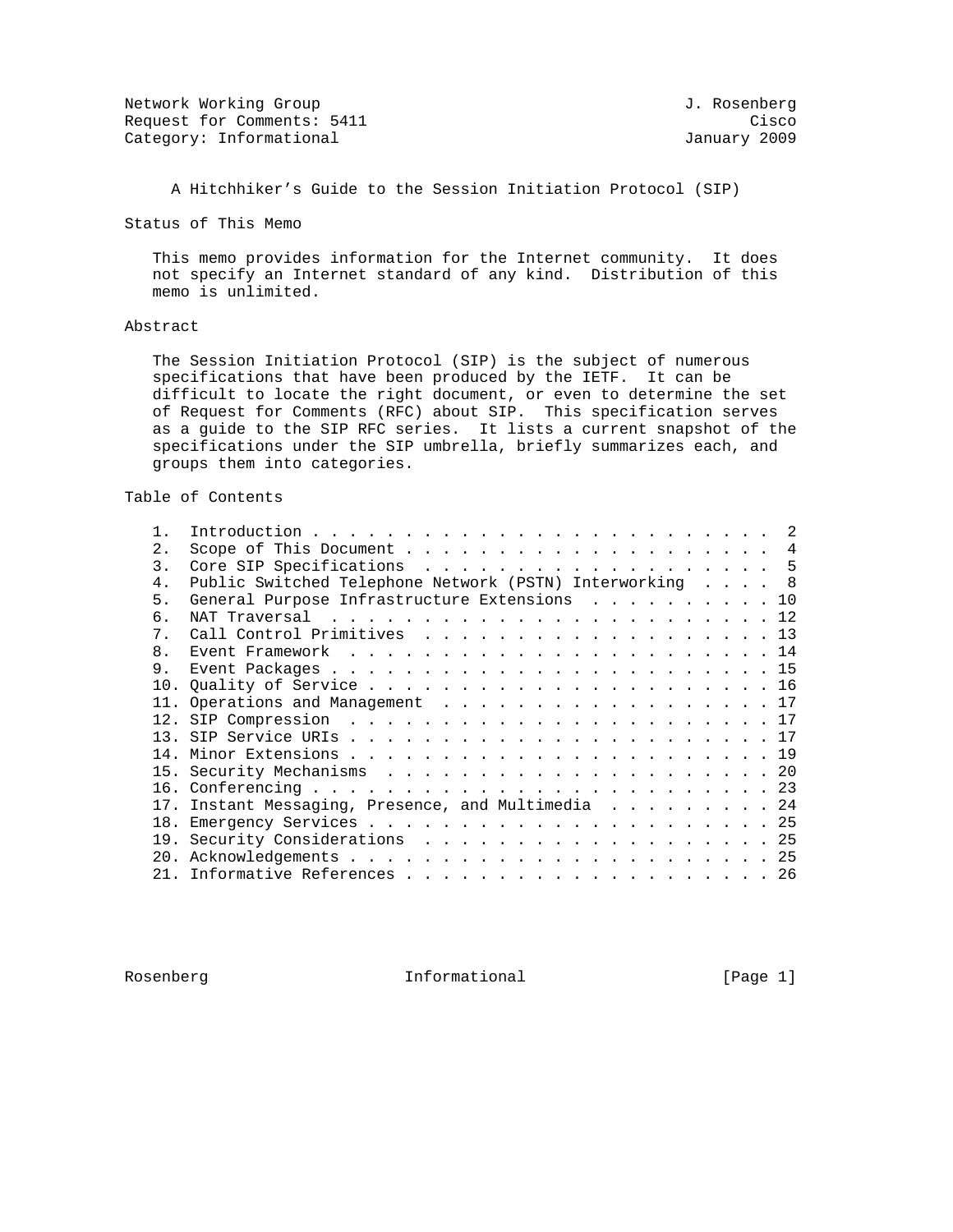## 1. Introduction

 The Session Initiation Protocol (SIP) [RFC3261] is the subject of numerous specifications that have been produced by the IETF. It can be difficult to locate the right document, or even to determine the set of Request for Comments (RFC) about SIP. "Don't Panic!" [HGTTG] This specification serves as a guide to the SIP RFC series. It is a current snapshot of the specifications under the SIP umbrella at the time of publication. It is anticipated that this document itself will be regularly updated as SIP specifications mature. Furthermore, it references many specifications, which, at the time of publication of this document, were not yet finalized, and may eventually be completed or abandoned. Therefore, the enumeration of specifications here is a work-in-progress and subject to change.

 For each specification, a paragraph or so description is included that summarizes the purpose of the specification. Each specification also includes a letter that designates its category in the Standards Track [RFC2026]. These values are:

- S: Standards Track (Proposed Standard, Draft Standard, or Standard)
- E: Experimental
- B: Best Current Practice
- I: Informational

The specifications are grouped together by topic. The topics are:

- Core: The SIP specifications that are expected to be utilized for each session or registration an endpoint participates in.
- Public Switched Telephone Network (PSTN) Interop: Specifications related to interworking with the telephone network.
- General Purpose Infrastructure: General purpose extensions to SIP, SDP (Session Description Protocol), and MIME, but ones that are not expected to always be used.
- NAT Traversal: Specifications to deal with firewall and NAT traversal.
- Call Control Primitives: Specifications for manipulating SIP dialogs and calls.

Rosenberg 11 Informational 1996 [Page 2]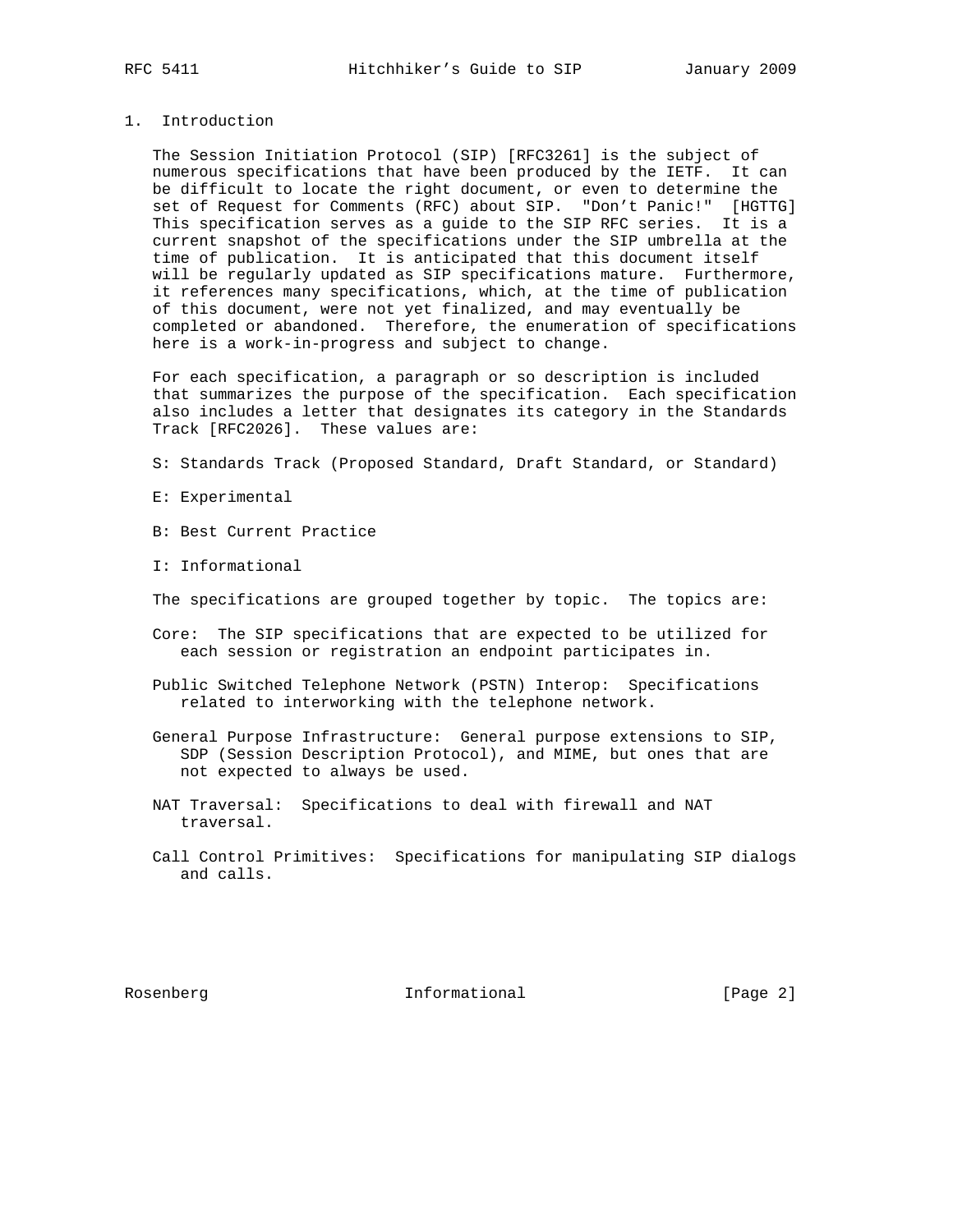Event Framework: Definitions of the core specifications for the SIP event framework, providing for pub/sub capability.

Event Packages: Packages that utilize the SIP event framework.

- Quality of Service: Specifications related to multimedia quality of service (QoS).
- Operations and Management: Specifications related to configuration and monitoring of SIP deployments.
- SIP Compression: Specifications to facilitate usage of SIP with the Signaling Compression (Sigcomp) framework.
- SIP Service URIs: Specifications on how to use SIP URIs to address multimedia services.
- Minor Extensions: Specifications that solve a narrow problem space or provide an optimization.
- Security Mechanisms: Specifications providing security functionality for SIP.

Conferencing: Specifications for multimedia conferencing.

- Instant Messaging, Presence, and Multimedia: SIP extensions related to IM, presence, and multimedia. This covers only the SIP extensions related to these topics. See [SIMPLE] for a full treatment of SIP for IM and Presence (SIMPLE).
- Emergency Services: SIP extensions related to emergency services. See [ECRIT-FRAME] for a more complete treatment of additional functionality related to emergency services.

 Typically, SIP extensions fit naturally into topic areas, and implementors interested in a particular topic often implement many or all of the specifications in that area. There are some specifications that fall into multiple topic areas, in which case they are listed more than once.

 Do not print all the specs cited here at once, as they might share the fate of the rules of Brockian Ultracricket when bound together: collapse under their own gravity and form a black hole [HGTTG].

 This document itself is not an update to RFC 3261 or an extension to SIP. It is an informational document, meant to guide newcomers, implementors, and deployers to the many specifications associated with SIP.

Rosenberg **Informational** [Page 3]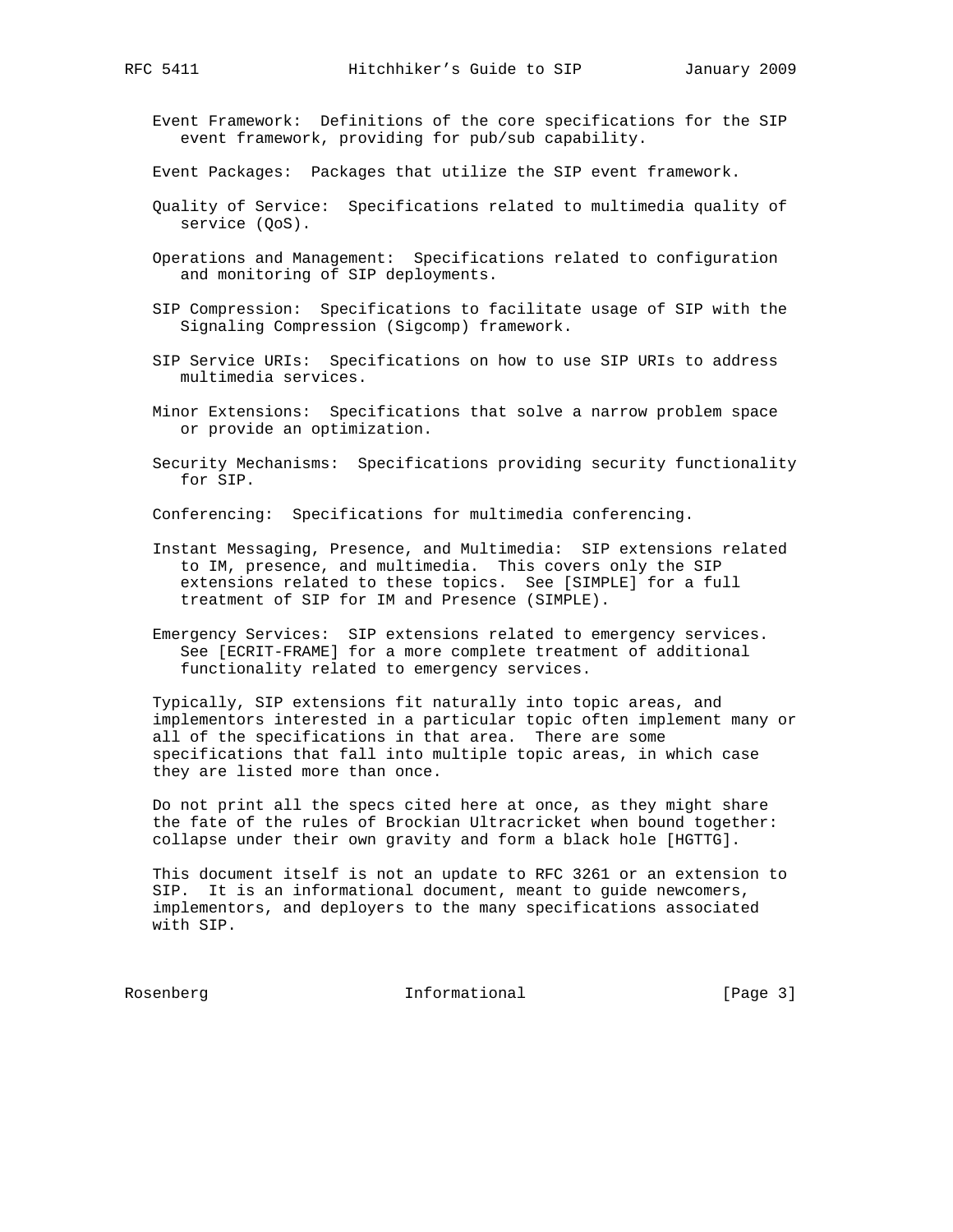### 2. Scope of This Document

 It is very difficult to enumerate the set of SIP specifications. This is because there are many protocols that are intimately related to SIP and used by nearly all SIP implementations, but are not formally SIP extensions. As such, this document formally defines a "SIP specification" as:

- o RFC 3261 and any specification that defines an extension to it, where an extension is a mechanism that changes or updates in some way a behavior specified there.
- o The basic SDP specification [RFC4566] and any specification that defines an extension to SDP whose primary purpose is to support SIP.
- o Any specification that defines a MIME object whose primary purpose is to support SIP.

 Excluded from this list are requirements, architectures, registry definitions, non-normative frameworks, and processes. Best Current Practices are included when they normatively define mechanisms for accomplishing a task, or provide significant description of the usage of the normative specifications, such as call flows.

 The SIP change process [RFC3427] defines two types of extensions to SIP: normal extensions and the so-called P-headers (where P stands for "preliminary", "private", or "proprietary", and the "P-" prefix is included in the header field name), which are meant to be used in areas of limited applicability. P-headers cannot be defined in the Standards Track. For the most part, P-headers are not included in the listing here, with the exception of those that have seen general usage despite their P-header status.

 This document includes specifications, which have already been approved by the IETF and granted an RFC number, in addition to Internet Drafts, which are still under development within the IETF and will eventually finish and get an RFC number. Inclusion of Internet Drafts here helps encourage early implementation and demonstrations of interoperability of the protocol, and thus aids in the standards-setting process. Inclusion of these also identifes where the IETF is targetting a solution at a particular problem space. Note that final IANA assignment of codepoints (such as option tags and header field names) does not take place until shortly before publication as an RFC, and thus codepoint assignments may change.

Rosenberg 10 Informational [Page 4]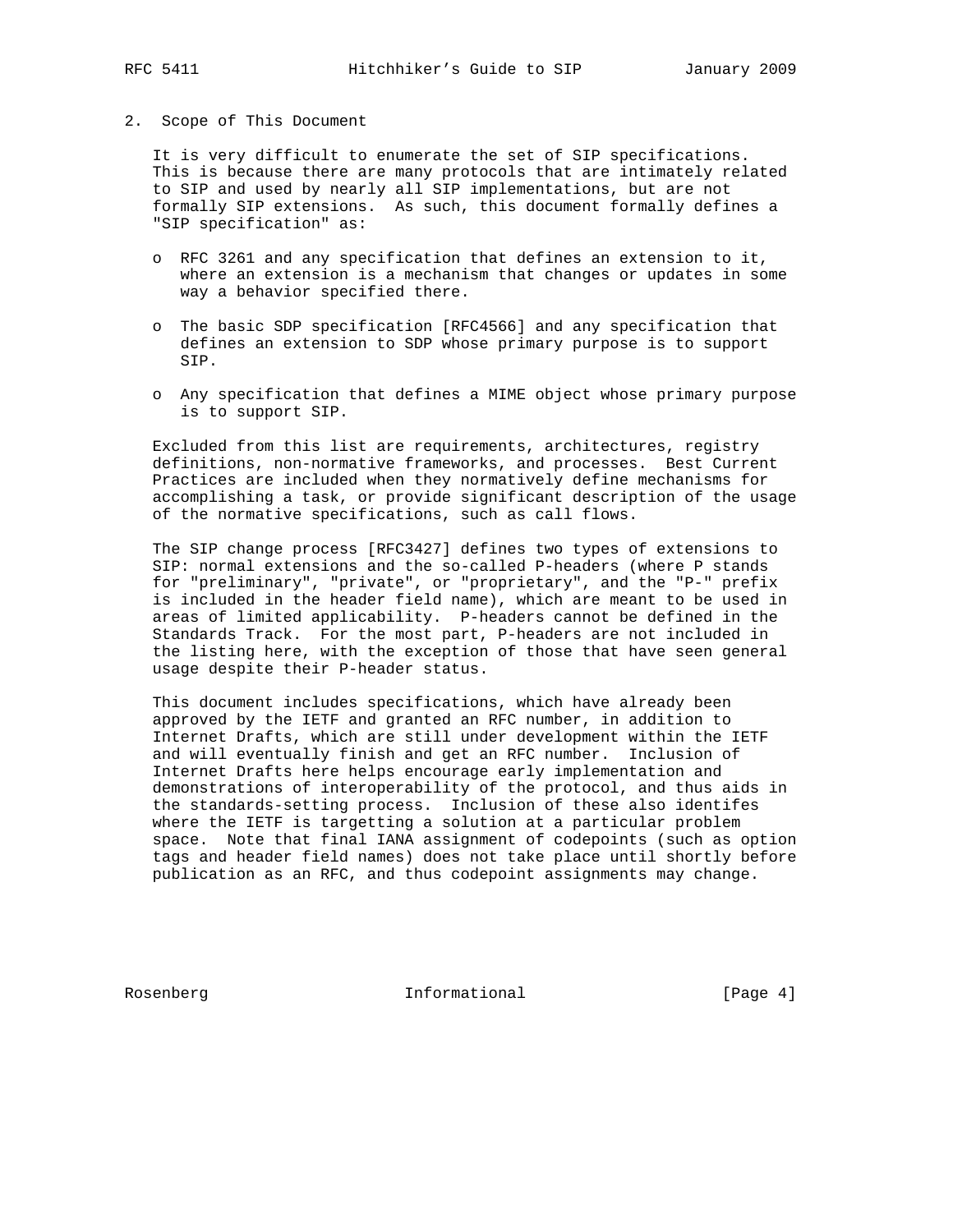# 3. Core SIP Specifications

 The core SIP specifications represent the set of specifications whose functionality is broadly applicable. An extension is broadly applicable if it fits into one of the following categories:

- o For specifications that impact SIP session management, the extension would be used for almost every session initiated by a user agent.
- o For specifications that impact SIP registrations, the extension would be used for almost every registration initiated by a user agent.
- o For specifications that impact SIP subscriptions, the extension would be used for almost every subscription initiated by a user agent.

 In other words, these are not specifications that are used just for some requests and not others; they are specifications that would apply to each and every request for which the extension is relevant. In the galaxy of SIP, these specifications are like towels [HGTTG].

- RFC 3261, The Session Initiation Protocol (S): [RFC3261] is the core SIP protocol itself. RFC 3261 obsoletes [RFC2543]. It is the president of the galaxy [HGTTG] as far as the suite of SIP specifications is concerned.
- RFC 3263, Locating SIP Servers (S): [RFC3263] provides DNS procedures for taking a SIP URI and determining a SIP server that is associated with that SIP URI. RFC 3263 is essential for any implementation using SIP with DNS. RFC 3263 makes use of both DNS SRV records [RFC2782] and NAPTR records [RFC3401].

RFC 3264, An Offer/Answer Model with the Session Description Protocol

- (S): [RFC3264] defines how the Session Description Protocol (SDP) [RFC4566] is used with SIP to negotiate the parameters of a media session. It is in widespread usage and an integral part of the behavior of RFC 3261.
- RFC 3265, SIP-Specific Event Notification (S): [RFC3265] defines the SUBSCRIBE and NOTIFY methods. These two methods provide a general event notification framework for SIP. To actually use the framework, extensions need to be defined for specific event packages. An event package defines a schema for the event data and describes other aspects of event processing specific to that schema. An RFC 3265 implementation is required when any event package is used.

Rosenberg **Informational Informational** [Page 5]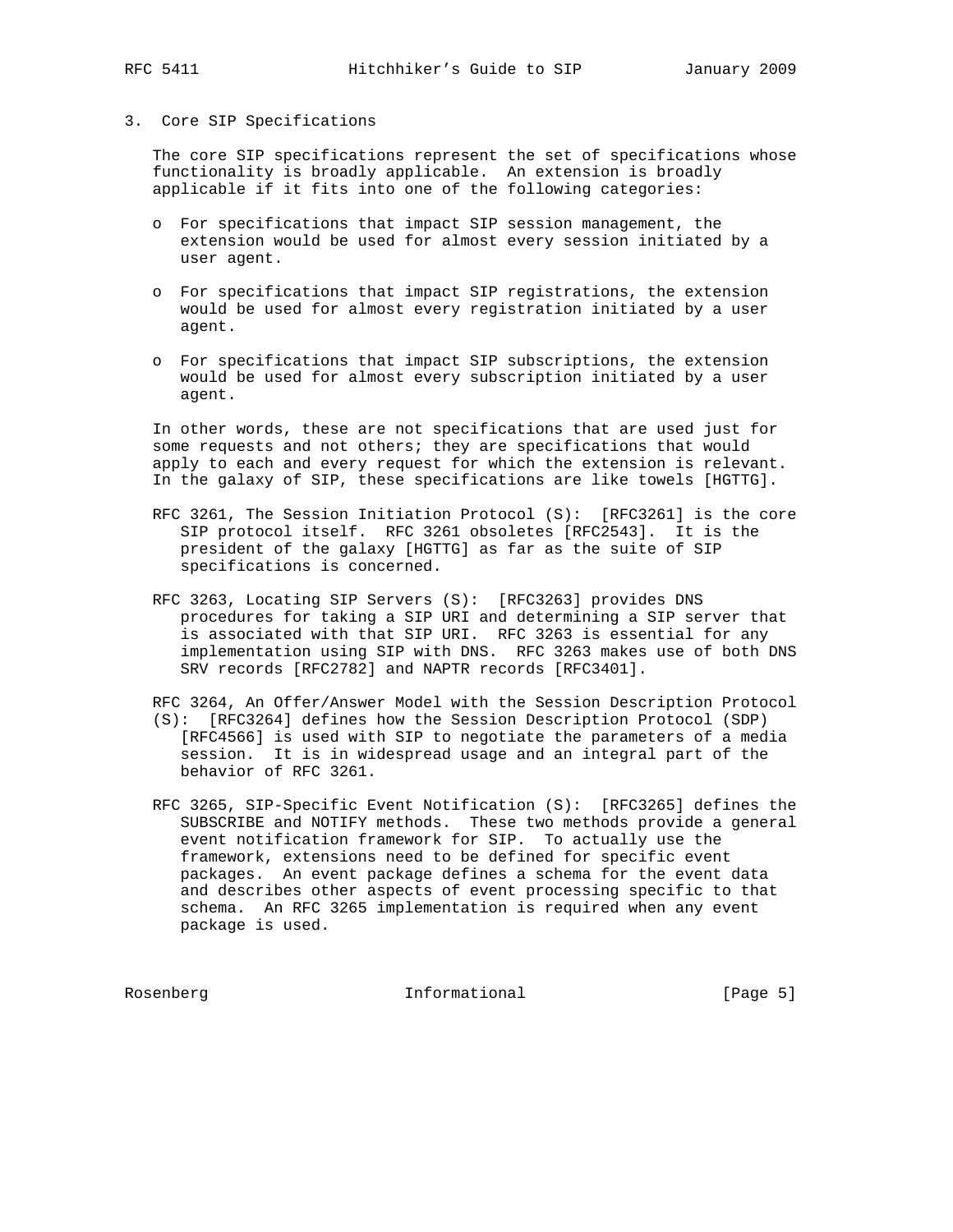RFC 3325, Private Extensions to SIP for Asserted Identity within Trusted Networks (I): Though its P-header status implies that it has limited applicability, [RFC3325], which defines the P-Asserted- Identity header field, has been widely deployed. It is used as the basic mechanism for providing network-asserted caller ID services. Its intended update, [UPDATE-PAI], clarifies its usage for connected party identification as well.

 RFC 3327, SIP Extension Header Field for Registering Non-Adjacent Contacts (S): [RFC3327] defines the Path header field. This field is inserted by proxies between a client and their registrar. It allows inbound requests towards that client to traverse these proxies prior to being delivered to the user agent. It is essential in any SIP deployment that has edge proxies, which are proxies between the client and the home proxy or SIP registrar.

- RFC 3581, An Extension to SIP for Symmetric Response Routing (S): [RFC3581] defines the rport parameter of the Via header. It allows SIP responses to traverse NAT. It is one of several specifications that are utilized for NAT traversal (see Section 6).
- RFC 3840, Indicating User Agent Capabilities in SIP (S): [RFC3840] defines a mechanism for carrying capability information about a user agent in REGISTER requests and in dialog-forming requests like INVITE. It has found use with conferencing (the isfocus parameter declares that a user agent is a conference server) and with applications like push-to-talk.
- RFC 4320, Actions Addressing Issues Identified with the Non-INVITE Transaction in SIP (S): [RFC4320] formally updates RFC 3261 and modifies some of the behaviors associated with non-INVITE transactions. This addresses some problems found in timeout and failure cases.
- RFC 4474, Enhancements for Authenticated Identity Management in SIP (S): [RFC4474] defines a mechanism for providing a cryptographically verifiable identity of the calling party in a SIP request. Known as "SIP Identity", this mechanism provides an alternative to RFC 3325. It has seen little deployment so far, but its importance as a key construct for anti-spam techniques and new security mechanisms makes it a core part of the SIP specifications.

 GRUU, Obtaining and Using Globally Routable User Agent Identifiers (GRUU) in SIP (S): [GRUU] defines a mechanism for directing requests towards a specific UA instance. GRUU is essential for features like transfer and provides another piece of the SIP NAT traversal story.

Rosenberg **Informational Informational** [Page 6]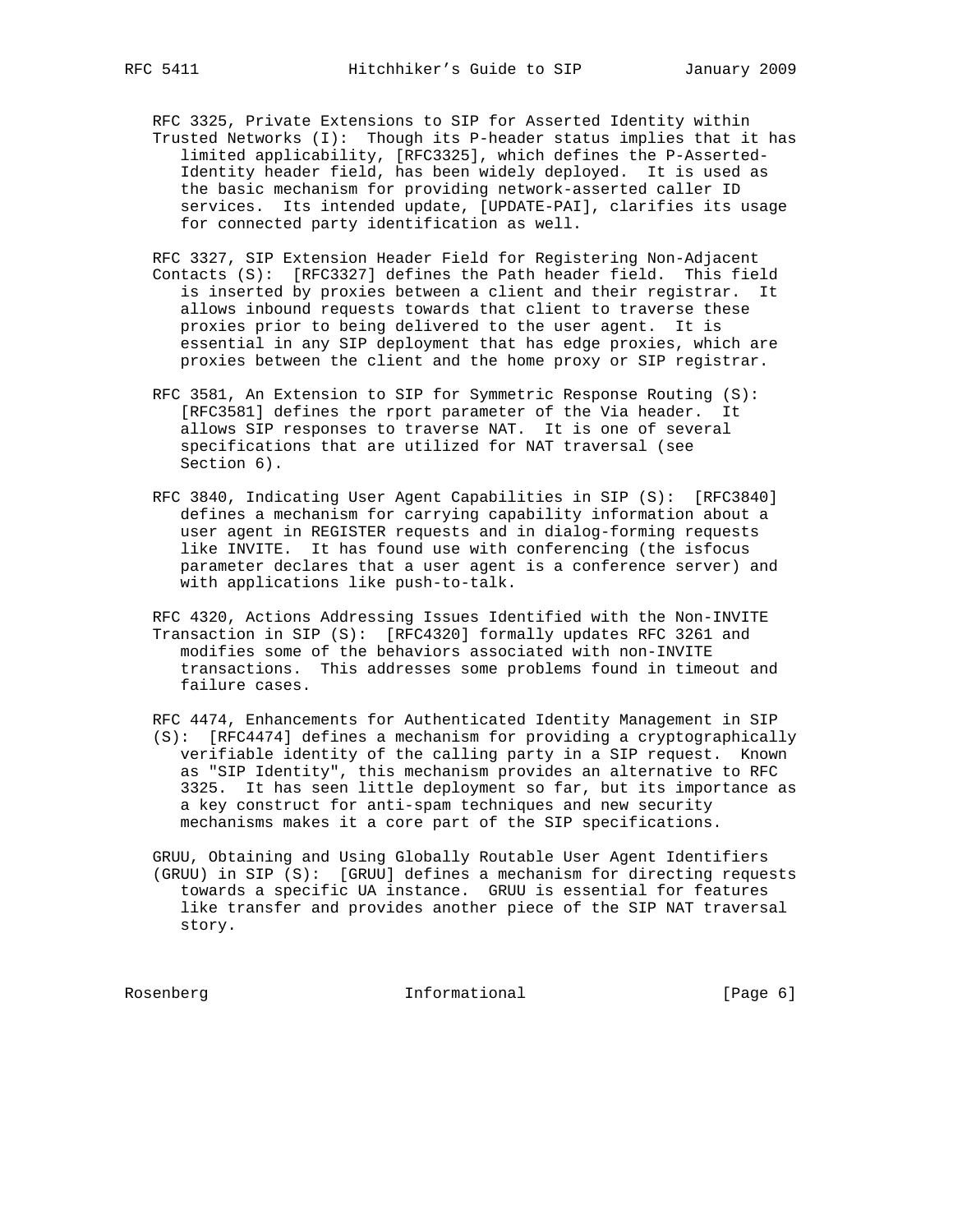- OUTBOUND, Managing Client Initiated Connections through SIP (S): [OUTBOUND], also known as SIP outbound, defines important changes to the SIP registration mechanism that enable delivery of SIP messages towards a UA when it is behind a NAT. This specification is the cornerstone of the SIP NAT traversal strategy.
- RFC 4566, Session Description Protocol (S): [RFC4566] defines a format for representing multimedia sessions. SDP objects are carried in the body of SIP messages and, based on the offer/answer model, are used to negotiate the media characteristics of a session between users.
- SDP-CAP, SDP Capability Negotiation (S): [SDP-CAP] defines a set of extensions to SDP that allows for capability negotiation within SDP. Capability negotiation can be used to select between different profiles of RTP (secure vs. unsecure) or to negotiate codecs such that an agent has to select one amongst a set of supported codecs.
- ICE, Interactive Connectivity Establishment (ICE) (S): [ICE] defines a technique for NAT traversal of media sessions for protocols that make use of the offer/answer model. This specification is the IETF-recommended mechanism for NAT traversal for SIP media streams, and is meant to be used even by endpoints that are themselves never behind a NAT. A SIP option tag and media feature tag [OPTION-TAG] (also a core specification) have been defined for use with ICE.
- RFC 3605, Real Time Control Protocol (RTCP) Attribute in the Session Description Protocol (SDP) (S): [RFC3605] defines a way to explicitly signal, within an SDP message, the IP address and port for RTCP, rather than using the port+1 rule in the Real Time Transport Protocol (RTP) [RFC3550]. It is needed for devices behind NAT, and the specification is required by ICE.
- RFC 4916, Connected Identity in the Session Initiation Protocol (SIP) (S): [RFC4916] formally updates RFC 3261. It defines an extension to SIP that allows a calling user to determine the identity of the final called user (connected party). Due to forwarding and retargeting services, this may not be the same as the user that the caller was originally trying to reach. The mechanism works in tandem with the SIP identity specification [RFC4474] to provide signatures over the connected party identity. It can also be used if a party identity changes mid-call due to third-party call control actions or PSTN behavior.

Rosenberg **Informational Informational** [Page 7]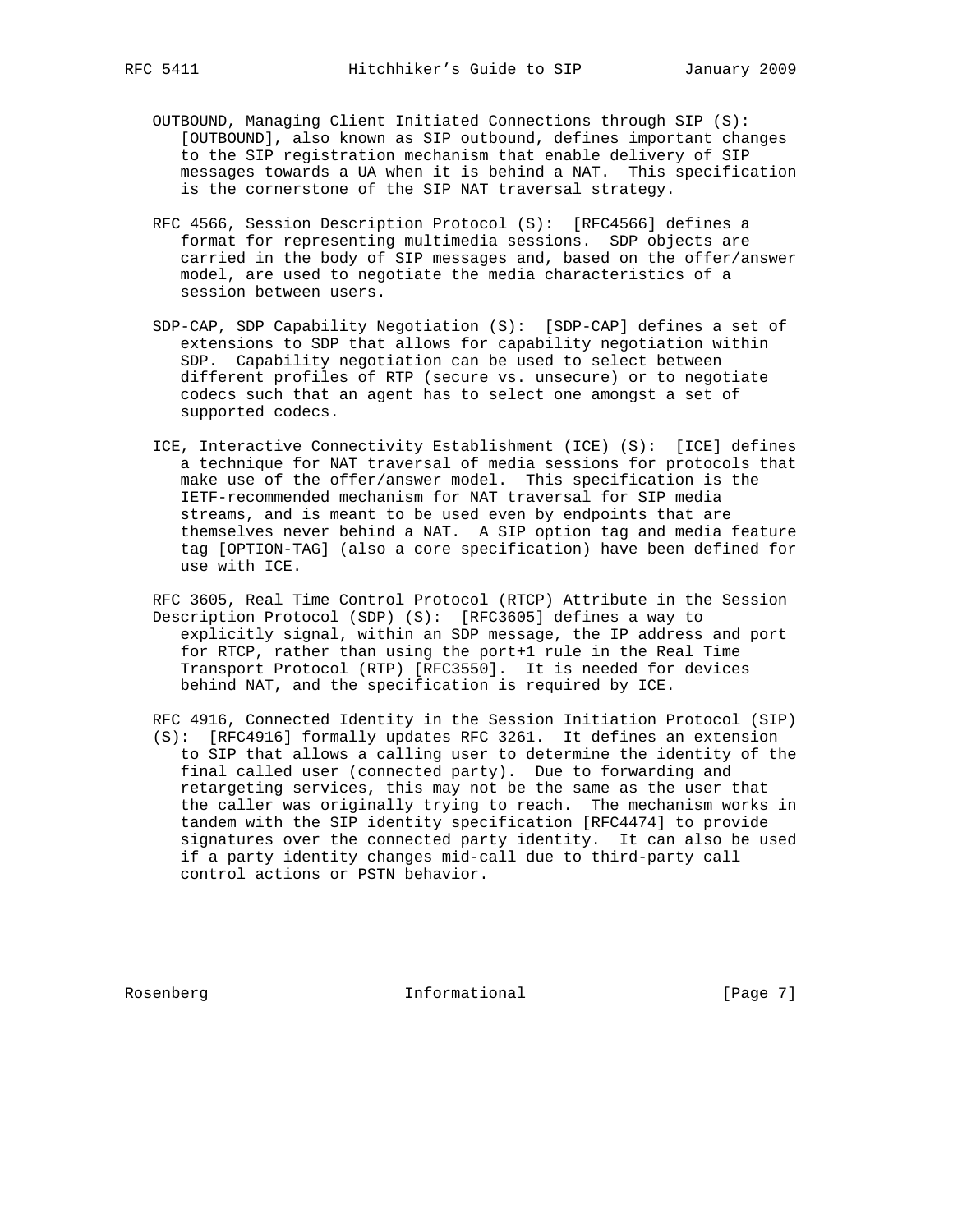- RFC 3311, The SIP UPDATE Method (S): [RFC3311] defines the UPDATE method for SIP. This method is meant as a means for updating session information prior to the completion of the initial INVITE transaction. It can also be used to update other information, such as the identity of the participant [RFC4916], without involving an updated offer/answer exchange. It was developed initially to support [RFC3312], but has found other uses. In particular, its usage with RFC 4916 means it will typically be used as part of every session, to convey a secure, connected identity.
- SIPS-URI, The Use of the SIPS URI Scheme in the Session Initiation Protocol (SIP) (S): [SIPS-URI] is intended to update RFC 3261. It revises the processing of the SIPS URI, originally defined in RFC 3261, to fix many errors and problems that have been encountered with that mechanism.
- RFC 3665, Session Initiation Protocol (SIP) Basic Call Flow Examples (B): [RFC3665] contains best-practice call flow examples for basic SIP interactions -- call establishment, termination, and registration.
- Essential Corrections to SIP: A collection of fixes to SIP that address important bugs and vulnerabilities. These include a fix requiring loop detection in any proxy that forks [LOOP-FIX], a clarification on how record-routing works [RECORD-ROUTE], and a correction to the IPv6 BNF [ABNF-FIX].
- 4. Public Switched Telephone Network (PSTN) Interworking

 Numerous extensions and usages of SIP are related to interoperability and communications with or through the PSTN.

- RFC 2848, The PINT Service Protocol (S): [RFC2848] is one of the earliest extensions to SIP. It defines procedures for using SIP to invoke services that actually execute on the PSTN. Its main application is for third-party call control, allowing an IP host to set up a call between two PSTN endpoints. PINT (PSTN/Internet Interworking) has a relatively narrow focus and has not seen widespread deployment.
- RFC 3910, The SPIRITS Protocol (S): Continuing the trend of naming PSTN-related extensions with alcohol references, SPIRITS (Services in PSTN Requesting Internet Services) [RFC3910] defines the inverse of PINT. It allows a switch in the PSTN to ask an IP element how to proceed with call waiting. It was developed primarily to support Internet Call Waiting (ICW). Perhaps the next specification will be called the Pan Galactic Gargle Blaster

Rosenberg 10 Informational [Page 8]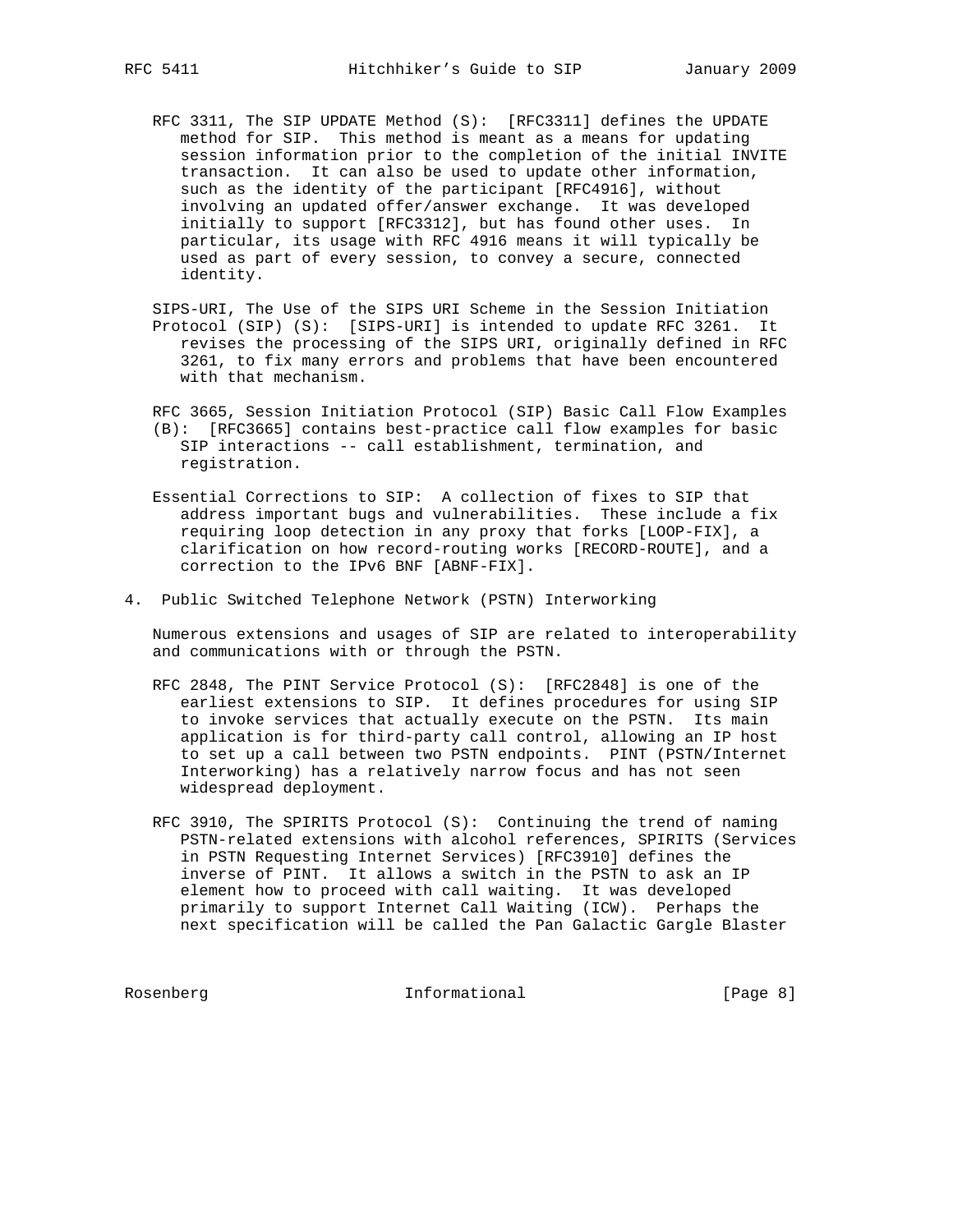[HGTTG].

- RFC 3372, SIP for Telephones (SIP-T): Context and Architectures (I): SIP-T [RFC3372] defines a mechanism for using SIP between pairs of PSTN gateways. Its essential idea is to tunnel ISDN User Part (ISUP) signaling between the gateways in the body of SIP messages. SIP-T motivated the development of INFO [RFC2976]. SIP-T has seen widespread implementation for the limited deployment model that it addresses. As ISUP endpoints disappear from the network, the need for this mechanism will decrease.
- RFC 3398, ISUP to SIP Mapping (S): [RFC3398] defines how to do protocol mapping from the SS7 ISDN User Part (ISUP) signaling to SIP. It is widely used in SS7 to SIP gateways and is part of the SIP-T framework.
- RFC 4497, Interworking between the Session Initiation Protocol (SIP) and QSIG (B): [RFC4497] defines how to do protocol mapping from Q.SIG, used for Private Branch Exchange (PBX) signaling, to SIP.
- RFC 3578, Mapping of ISUP Overlap Signaling to SIP (S): [RFC3578] defines a mechanism to map overlap dialing into SIP. This specification is widely regarded as the ugliest SIP specification, as the introduction to the specification itself advises that it has many problems. Overlap signaling (the practice of sending digits into the network as dialed instead of waiting for complete collection of the called party number) is largely incompatible with SIP at some fairly fundamental levels. That said, RFC 3578 is mostly harmless and has seen some usage.
- RFC 3960, Early Media and Ringtone Generation in SIP (I): [RFC3960] defines some guidelines for handling early media -- the practice of sending media from the called party or an application server towards the caller prior to acceptance of the call. Early media is often generated from the PSTN. Early media is a complex topic, and this specification does not fully address the problems associated with it.
- RFC 3959, Early Session Disposition Type for the Session Initiation Protocol (SIP) (S): [RFC3959] defines a new session disposition type for use with early media. It indicates that the SDP in the body is for a special early media session. This has seen little usage.
- RFC 3204, MIME Media Types for ISUP and QSIG Objects (S): [RFC3204] defines MIME objects for representing SS7 and QSIG signaling messages. SS7 signaling messages are carried in the body of SIP messages when SIP-T is used. QSIG signaling messages can be carried in a similar way.

Rosenberg **Informational Informational** [Page 9]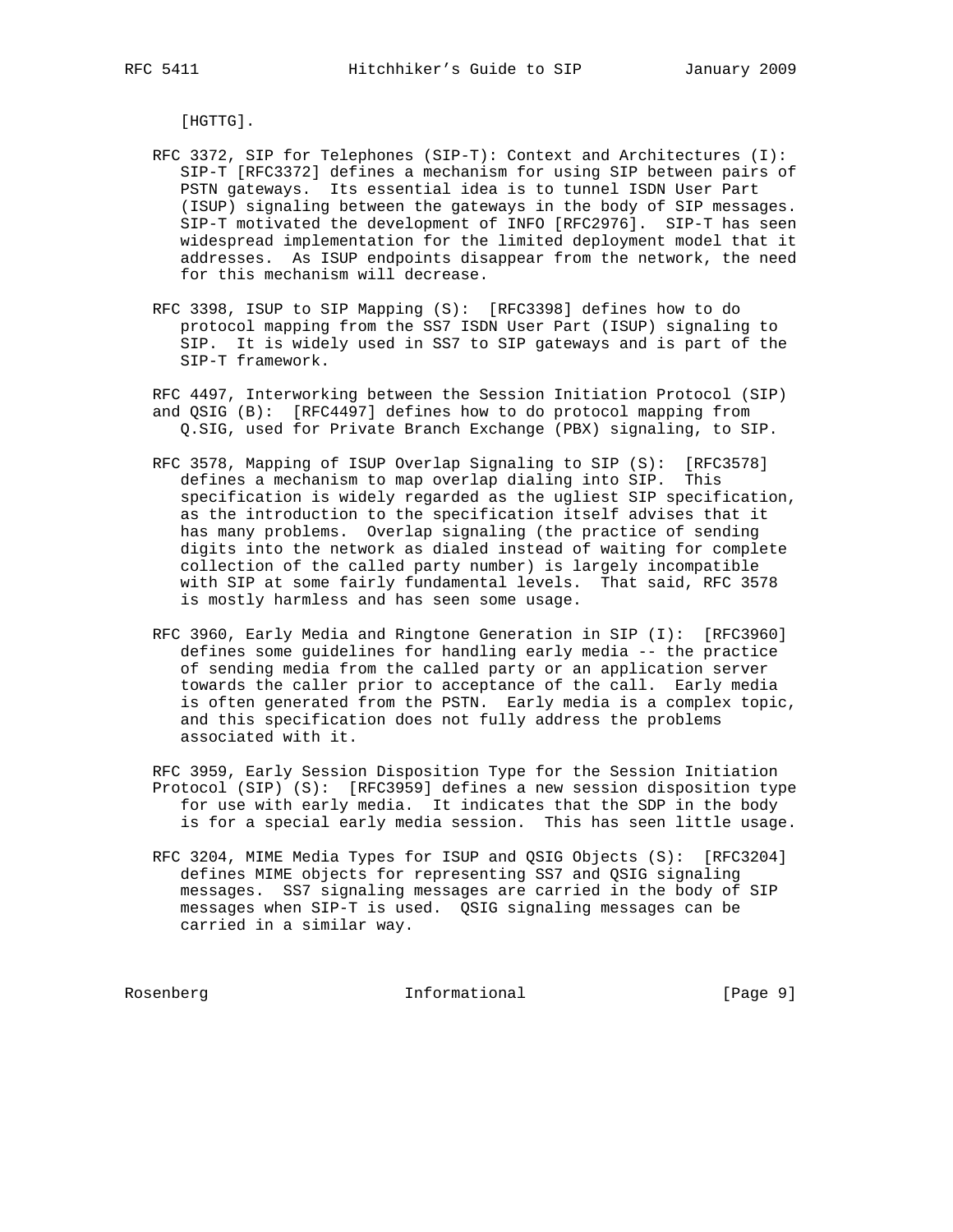RFC3666, Session Initiation Protocol (SIP) Public Switched Telephone Network (PSTN) Call Flows (B): [RFC3666] provides best practice call flows around interworking with the PSTN.

5. General Purpose Infrastructure Extensions

 These extensions are general purpose enhancements to SIP, SDP, and MIME that can serve a wide variety of uses. However, they are not used for every session or registration, as the core specifications are.

 RFC 3262, Reliability of Provisional Responses in SIP (S): SIP defines two types of responses to a request: final and provisional. Provisional responses are numbered from 100 to 199. In SIP, these responses are not sent reliably. This choice was made in RFC 2543 since the messages were meant to just be truly informational and rendered to the user. However, subsequent work on PSTN interworking demonstrated a need to map provisional responses to PSTN messages that needed to be sent reliably. [RFC3262] was developed to allow reliability of provisional responses. The specification defines the PRACK method, used for indicating that a provisional response was received. Though it provides a generic capability for SIP, RFC 3262 implementations have been most common in PSTN interworking devices. However, PRACK brings a great deal of complication for relatively small benefit. As such, it has seen only moderate levels of deployment.

 RFC 3323, A Privacy Mechanism for the Session Initiation Protocol (SIP) (S): [RFC3323] defines the Privacy header field, used by clients to request anonymity for their requests. Though it defines several privacy services, the only one broadly used is the one that supports privacy of the P-Asserted-Identity header field [RFC3325].

- UA-PRIVACY, UA-Driven Privacy Mechanism for SIP (S): [UA-PRIVACY] defines a mechanism for achieving anonymous calls in SIP. It is an alternative to [RFC3323], and instead places more intelligence in the endpoint to craft anonymous messages by directly accessing network services.
- RFC 2976, The INFO Method (S): [RFC2976] was defined as an extension to RFC 2543. It defines a method, INFO, used to transport mid dialog information that has no impact on SIP itself. Its driving application was the transport of PSTN-related information when using SIP between a pair of gateways. Though originally conceived for broader use, it only found standardized usage with SIP-T [RFC3372]. It has been used to support numerous proprietary and non-interoperable extensions due to its poorly defined scope.

Rosenberg 10 Informational [Page 10]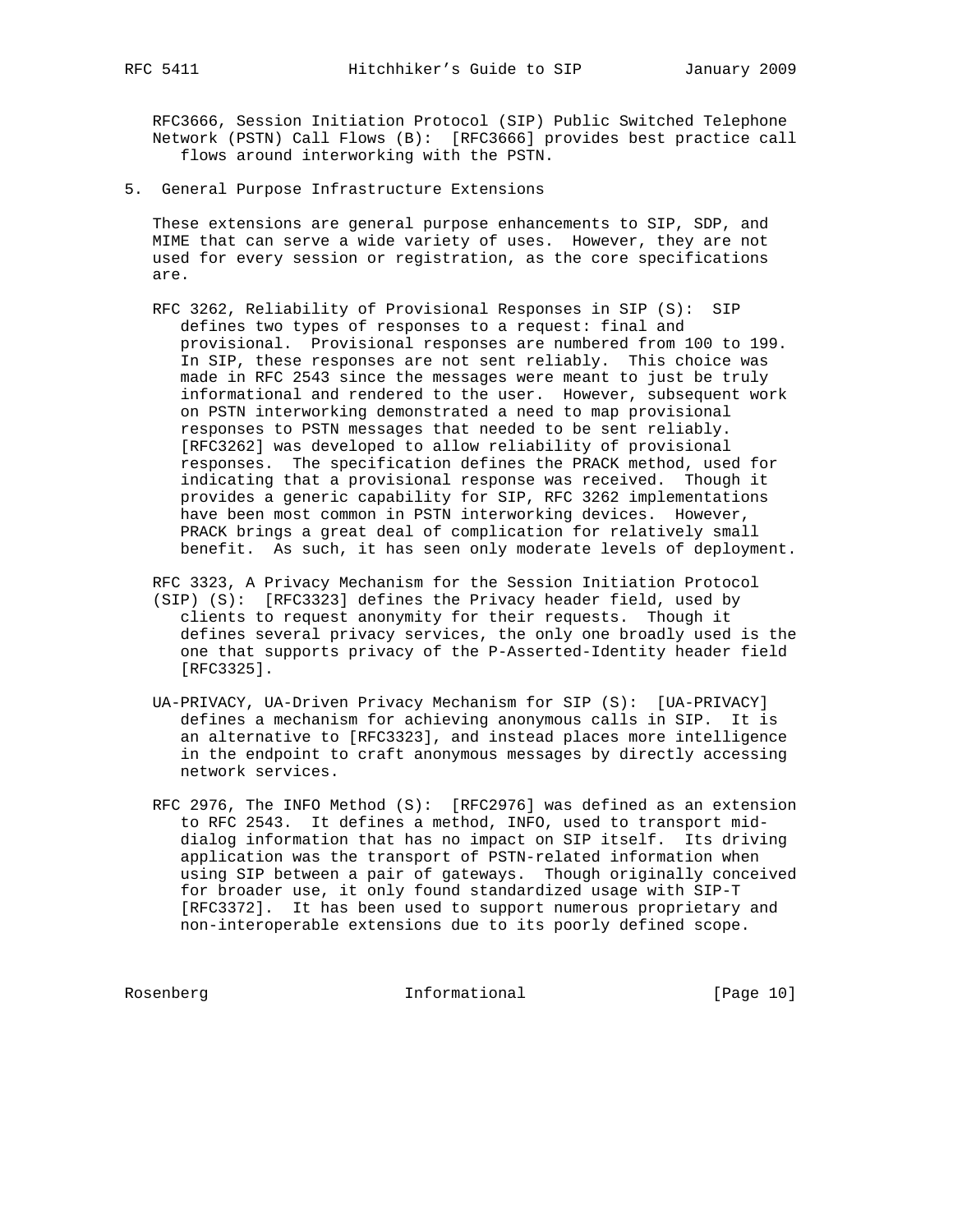RFC 3326, The Reason Header Field for SIP (S): [RFC3326] defines the Reason header field. It is used in requests, such as BYE, to indicate the reason that the request is being sent.

RFC 3388, Grouping of Media Lines in the Session Description Protocol

- (S): RFC 3388 [RFC3388] defines a framework for grouping together media streams in an SDP message. Such a grouping allows relationships between these streams, such as which stream is the audio for a particular video feed, to be expressed.
- RFC 3420, Internet Media Type message/sipfrag (S): [RFC3420] defines a MIME object that contains a SIP message fragment. Only certain header fields and parts of the SIP message are present. For example, it is used to report back on the responses received to a request sent as a consequence of a REFER.
- RFC 3608, SIP Extension Header Field for Service Route Discovery During Registration (S): [RFC3608] allows a client to determine, from a REGISTER response, a path of proxies to use in requests it sends outside of a dialog. It can also be used by proxies to verify the Route header in client-initiated requests. In many respects, it is the inverse of the Path header field, but has seen less usage since default outbound proxies have been sufficient in many deployments.
- RFC 3841, Caller Preferences for SIP (S): [RFC3841] defines a set of headers that a client can include in a request to control the way in which the request is routed downstream. It allows a client to direct a request towards a UA with specific capabilities, which a UA indicates using [RFC3840].
- RFC 4028, Session Timers in SIP (S): [RFC4028] defines a keepalive mechanism for SIP signaling. It is primarily meant to provide a way to clean up old state in proxies that are holding call state for calls from failed endpoints that were never terminated normally. Despite its name, the session timer is not a mechanism for detecting a network failure mid-call. Session timers introduce a fair bit of complexity for relatively little gain, and have seen moderate deployment.
- RFC 4168, SCTP as a Transport for SIP (S): [RFC4168] defines how to carry SIP messages over the Stream Control Transmission Protocol (SCTP) [RFC4960]. SCTP has seen very limited usage for SIP transport.

Rosenberg 11 Informational [Page 11]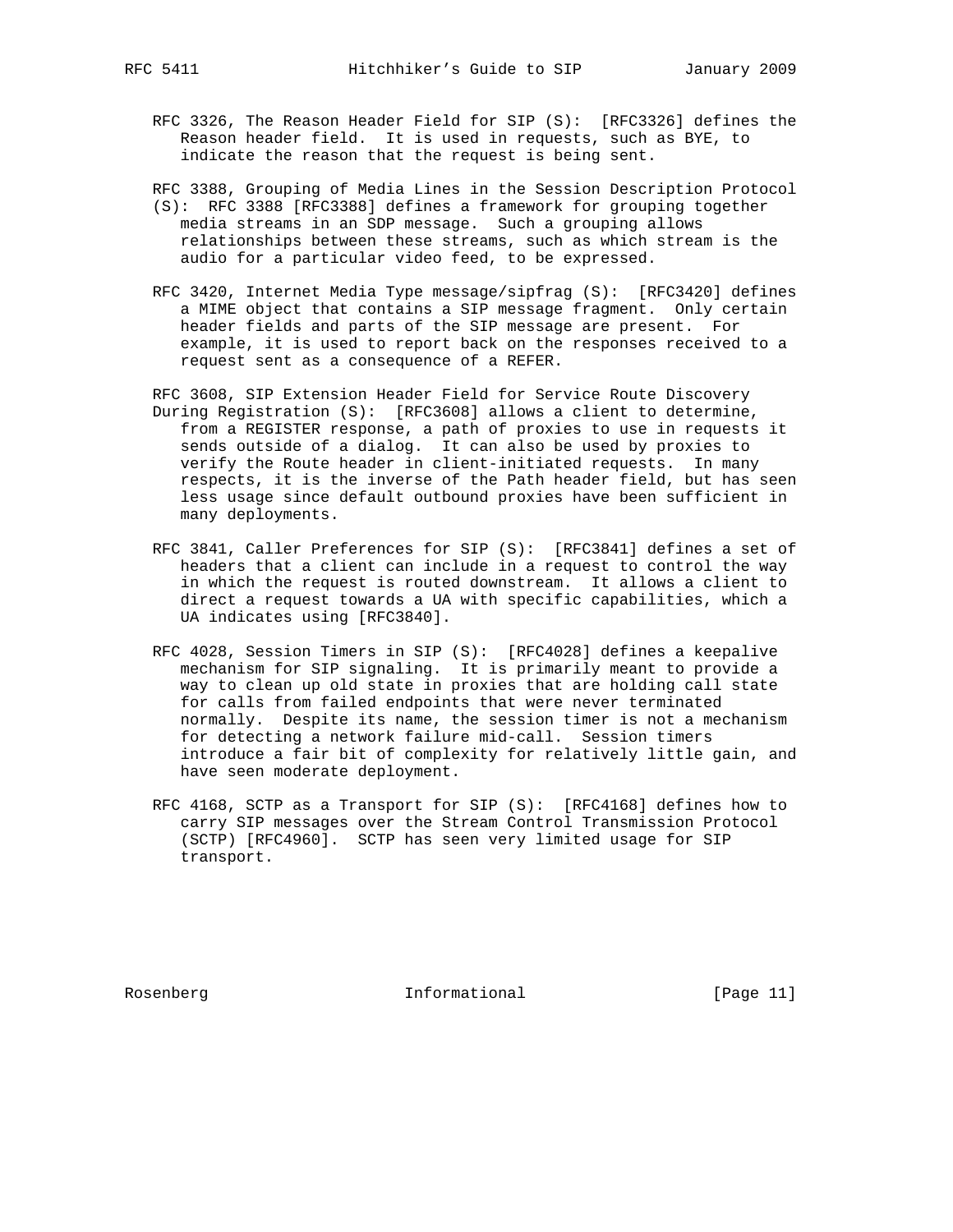- RFC 4244, An Extension to SIP for Request History Information (S): [RFC4244] defines the History-Info header field, which indicates information on how and why a call came to be routed to a particular destination.
- RFC 4145, TCP-Based Media Transport in the Session Description Protocol (SDP) (S): [RFC4145] defines an extension to SDP for setting up TCP-based sessions between user agents. It defines who sets up the connection and how its lifecycle is managed. It has seen relatively little usage due to the small number of media types to date that use TCP.
- RFC 4091, The Alternative Network Address Types (ANAT) Semantics for the Session Description Protocol (SDP) Grouping Framework (S): [RFC4091] defines a mechanism for including both IPv4 and IPv6 addresses for a media session as alternates. This mechanism has been deprecated in favor of ICE [ICE].
- SDP-MEDIA, SDP Media Capabilities Negotiation (S): [SDP-MEDIA] defines an extension to the SDP capability negotiation framework [SDP-CAP] for negotiating codecs, codec parameters, and media streams.
- BODY-HANDLING, Message Body Handling in the Session Initiation Protocol (SIP): [BODY-HANDLING] clarifies handling of bodies in SIP, focusing primarily on multi-part behavior, which was under specified in SIP.
- 6. NAT Traversal

 These SIP extensions are primarily aimed at addressing NAT traversal for SIP.

 ICE, Interactive Connectivity Establishment (ICE) (S): [ICE] defines a technique for NAT traversal of media sessions for protocols that make use of the offer/answer model. This specification is the IETF-recommended mechanism for NAT traversal for SIP media streams, and is meant to be used even by endpoints that are themselves never behind a NAT. A SIP option tag and media feature tag [OPTION-TAG] have been defined for use with ICE.

 ICE-TCP, TCP Candidates with Interactive Connectivity Establishment (ICE) (S): [ICE-TCP] specifies the usage of ICE for TCP streams. This allows for selection of RTP-based voice on top of TCP only when NAT or firewalls would prevent UDP-based voice from working.

Rosenberg 12]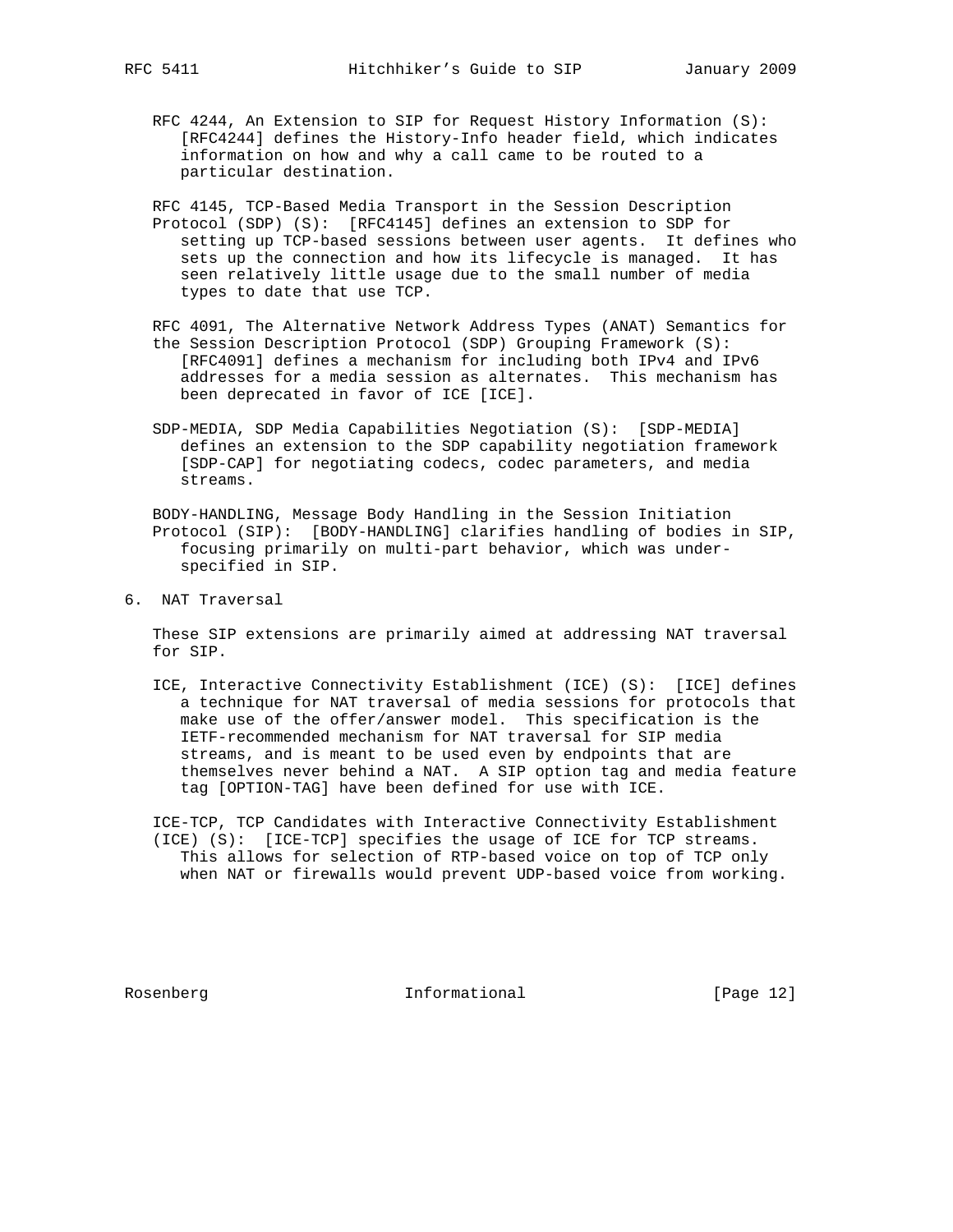RFC 3605, Real Time Control Protocol (RTCP) Attribute in the Session Description Protocol (SDP) (S): [RFC3605] defines a way to explicitly signal, within an SDP message, the IP address and port for RTCP, rather than using the port+1 rule in the Real Time Transport Protocol (RTP) [RFC3550]. It is needed for devices behind NAT, and the specification is required by ICE.

- OUTBOUND, Managing Client Initiated Connections through SIP (S): [OUTBOUND], also known as SIP outbound, defines important changes to the SIP registration mechanism that enable delivery of SIP messages towards a UA when it is behind a NAT.
- RFC 3581, An Extension to SIP for Symmetric Response Routing (S): [RFC3581] defines the rport parameter of the Via header. It allows SIP responses to traverse NAT.
- GRUU, Obtaining and Using Globally Routable User Agent Identifiers (GRUU) in SIP (S): [GRUU] defines a mechanism for directing requests towards a specific UA instance. GRUU is essential for features like transfer and provides another piece of the SIP NAT traversal story.
- 7. Call Control Primitives

 Numerous SIP extensions provide a toolkit of dialog- and call management techniques. These techniques have been combined together to build many SIP-based services.

 RFC 3515, The REFER Method (S): REFER [RFC3515] defines a mechanism for asking a user agent to send a SIP request. It's a form of SIP remote control, and is the primary tool used for call transfer in SIP. Beware that not all potential uses of REFER (neither for all methods nor for all URI schemes) are well defined. Implementors should only use the well-defined ones, and should not second guess or freely assume behavior for the others to avoid unexpected behavior of remote UAs, interoperability issues, and other bad surprises.

 RFC 3725, Best Current Practices for Third Party Call Control (3pcc) (B): [RFC3725] defines a number of different call flows that allow

- one SIP entity, called the controller, to create SIP sessions amongst other SIP user agents.
- RFC 3911, The SIP Join Header Field (S): [RFC3911] defines the Join header field. When sent in an INVITE, it causes the recipient to join the resulting dialog into a conference with another dialog in progress.

Rosenberg 13 Informational [Page 13]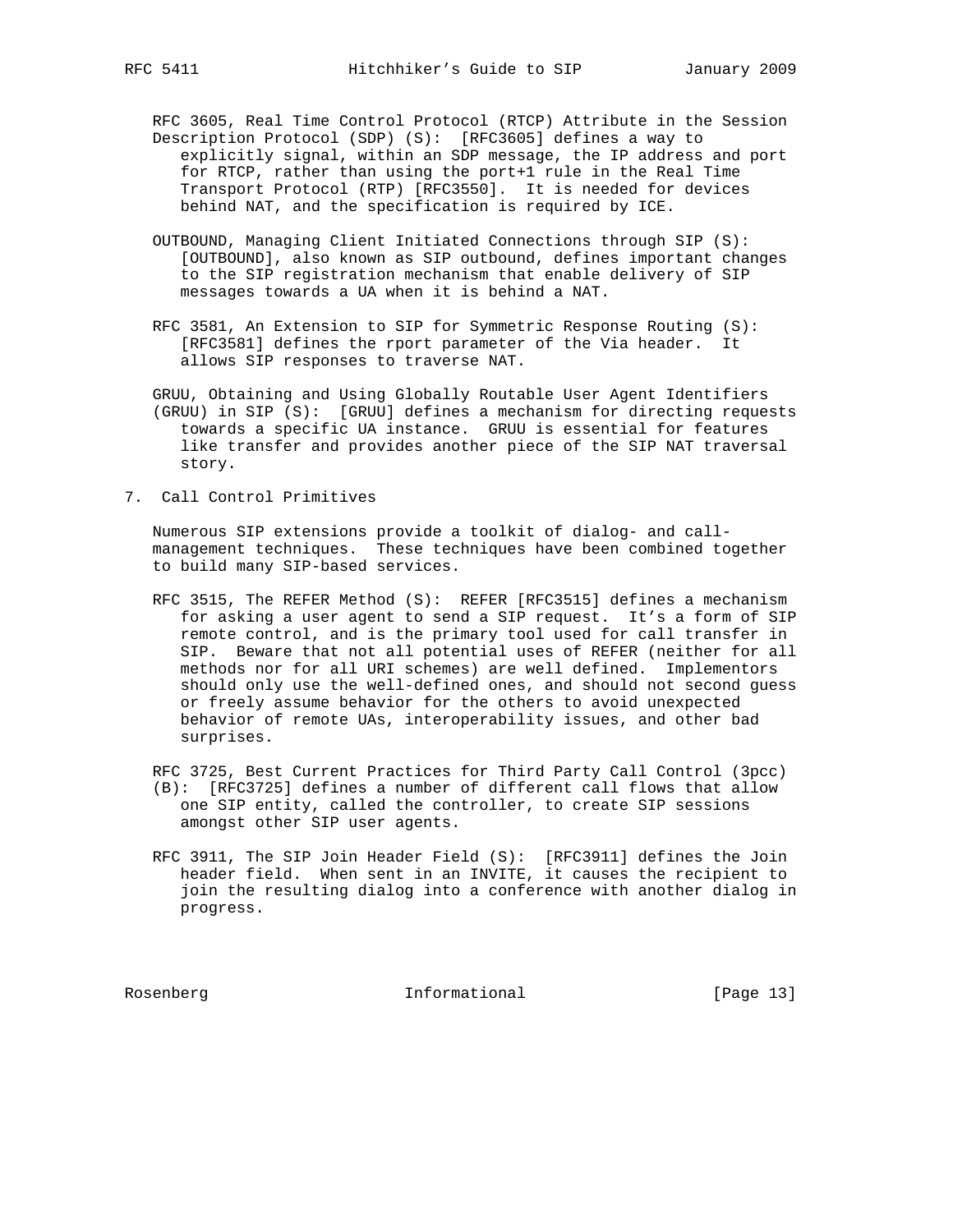- RFC 3891, The SIP Replaces Header (S): [RFC3891] defines a mechanism that allows a new dialog to replace an existing dialog. It is useful for certain advanced transfer services.
- RFC 3892, The SIP Referred-By Mechanism (S): [RFC3892] defines the Referred-By header field. It is used in requests triggered by REFER, and provides the identity of the referring party to the referred-to party.

 RFC 4117, Transcoding Services Invocation in SIP Using Third Party Call Control (I): [RFC4117] defines how to use 3pcc for the purposes of invoking transcoding services for a call.

- 8. Event Framework
	- RFC 3265, SIP-Specific Event Notification (S): [RFC3265] defines the SUBSCRIBE and NOTIFY methods. These two methods provide a general event notification framework for SIP. To actually use the framework, extensions need to be defined for specific event packages. An event package defines a schema for the event data and describes other aspects of event processing specific to that schema. An RFC 3265 implementation is required when any event package is used.
	- RFC 3903, SIP Extension for Event State Publication (S): [RFC3903] defines the PUBLISH method. It is not an event package, but is used by all event packages as a mechanism for pushing an event into the system.
	- RFC 4662, A Session Initiation Protocol (SIP) Event Notification Extension for Resource Lists (S): [RFC4662] defines an extension to RFC 3265 that allows a client to subscribe to a list of resources using a single subscription. The server, called a Resource List Server (RLS), will "expand" the subscription and subscribe to each individual member of the list. It has found applicability primarily in the area of presence, but can be used with any event package.
	- SUBNOT-ETAGS, An Extension to Session Initiation Protocol (SIP) Events for Conditional Event Notification (S): [SUBNOT-ETAGS] defines an extension to RFC 3265 to optimize the performance of notifications. When a client subscribes, it can indicate what version of a document it has so that the server can skip sending a notification if the client is up-to-date. It is applicable to any event package.

Rosenberg 14]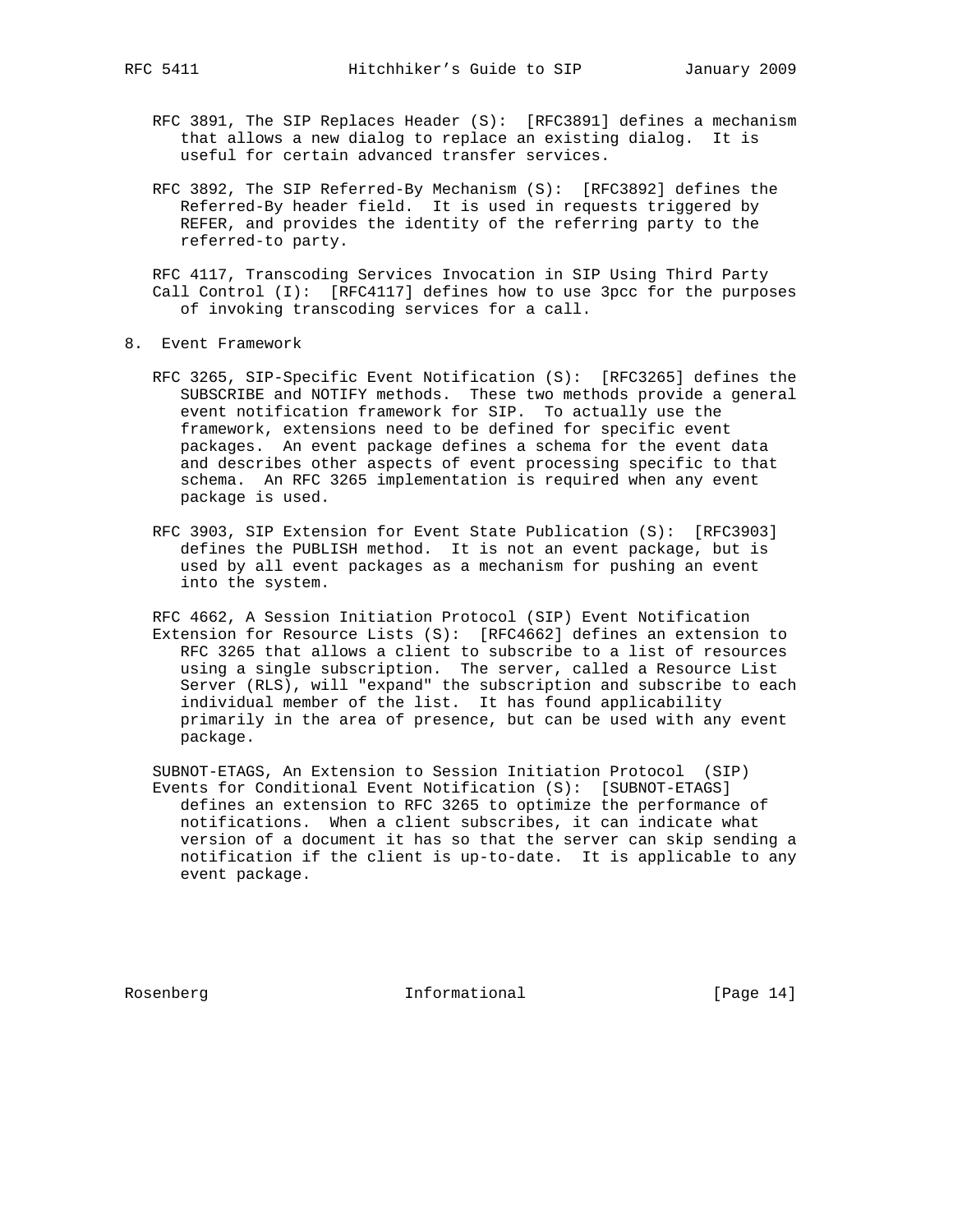#### 9. Event Packages

 These are event packages defined to utilize the SIP events framework. Many of these are also listed elsewhere in their respective areas.

- RFC 3680, A SIP Event Package for Registrations (S): [RFC3680] defines an event package for finding out about changes in registration state.
- GRUU-REG (S): [GRUU-REG] is an extension to the registration event package [RFC3680] that allows user agents to learn about their GRUUs. It is particularly useful in helping to synchronize a client and its registrar with their currently valid temporary GRUU.
- RFC 3842, A Message Summary and Message Waiting Indication Event Package for SIP (S): [RFC3842] defines a way for a user agent to find out about voicemails and other messages that are waiting for it. Its primary purpose is to enable the voicemail waiting lamp on most business telephones.
- RFC 3856, A Presence Event Package for SIP (S): [RFC3856] defines an event package for indicating user presence through SIP.
- RFC 3857, A Watcher Information Event Template Package for SIP (S): [RFC3857], also known as winfo, provides a mechanism for a user agent to find out what subscriptions are in place for a particular event package. Its primary usage is with presence, but it can be used with any event package.
- RFC 4235, An INVITE-Initiated Dialog Event Package for SIP (S): [RFC4235] defines an event package for learning the state of the dialogs in progress at a user agent, and is one of several RFCs starting with the important number 42 [HGTTG].
- RFC 4575, A SIP Event Package for Conference State (S): [RFC4575] defines a mechanism for learning about changes in conference state, including conference membership.
- RFC 4730, A SIP Event Package for Key Press Stimulus (KPML) (S): [RFC4730] defines a way for an application in the network to subscribe to the set of key presses made on the keypad of a traditional telephone. It, along with RFC 4733 [RFC4733], are the two mechanisms defined for handling DTMF. RFC 4730 is a signaling-path solution, and RFC 4733 is a media-path solution.

Rosenberg 15 Informational [Page 15]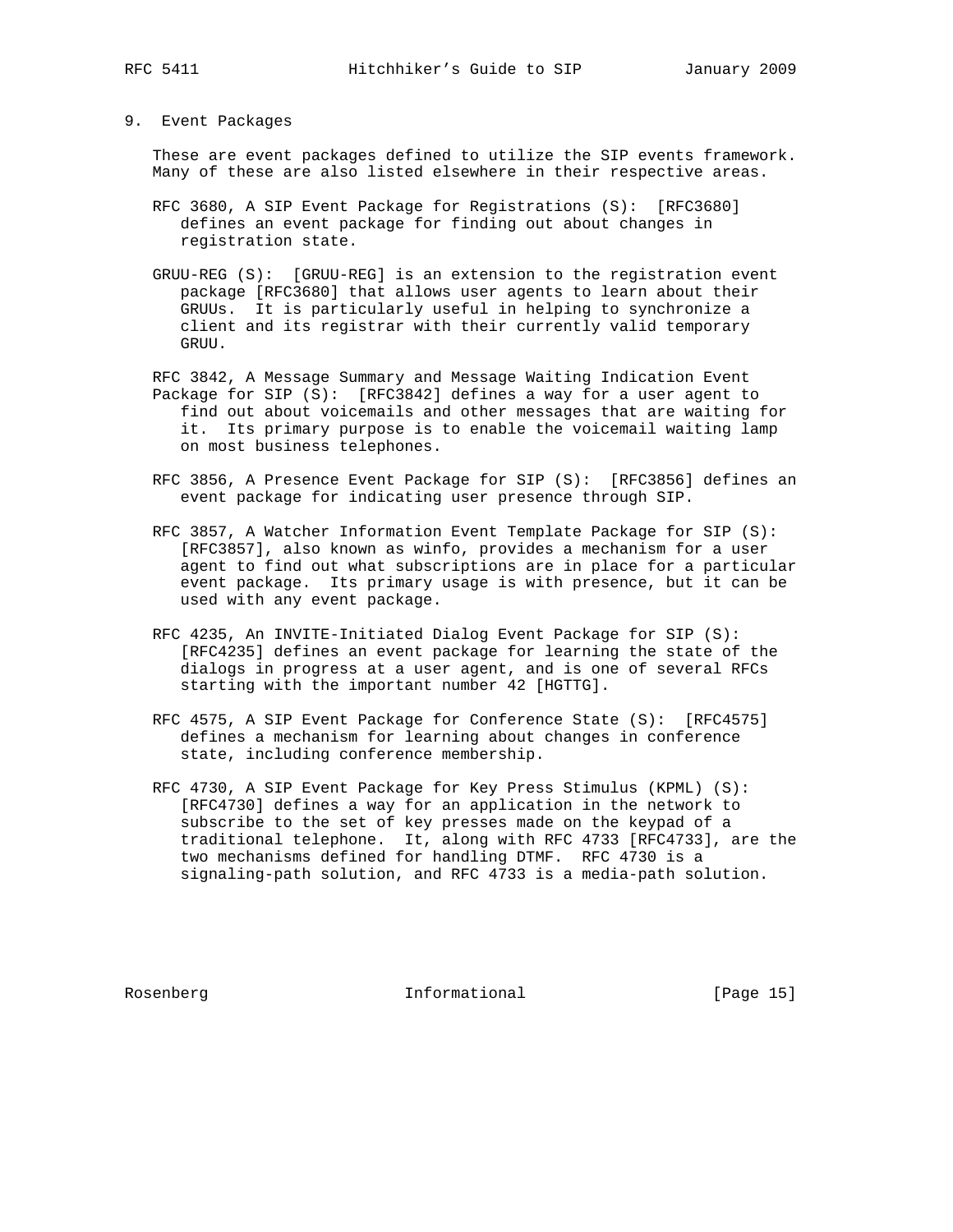- RTCP-SUM, SIP Event Package for Voice Quality Reporting (S): [RTCP-SUM] defines a SIP event package that enables the collection and reporting of metrics that measure the quality for Voice over Internet Protocol (VoIP) sessions.
- SESSION-POLICY, A Framework for Session Initiation Protocol (SIP) Session Policies (S): [SESSION-POLICY] defines a framework for session policies. In this framework, policy servers are used to tell user agents about the media characteristics required for a particular session. The session policy framework has not been widely implemented.
- POLICY-PACK, A Session Initiation Protocol (SIP) Event Package for Session-Specific Session Policies (S): [POLICY-PACK] defines a SIP event package used in conjunction with the session policy framework [SESSION-POLICY].
- RFC 5362, The Session Initiation Protocol (SIP) Pending Additions Event Package (S): [RFC5362] defines a SIP event package that allows a UA to learn whether consent has been given for the addition of an address to a SIP "mailing list". It is used in conjunction with the SIP framework for consent [RFC5360].
- 10. Quality of Service

 Several specifications concern themselves with the interactions of SIP with network Quality of Service (QoS) mechanisms.

- RFC 3312, Integration of Resource Management and SIP (S): [RFC3312], updated by [RFC4032], defines a way to make sure that the phone of the called party doesn't ring until a QoS reservation has been installed in the network. It does so by defining a general preconditions framework, which defines conditions that must be true in order for a SIP session to proceed.
- QoS-ID, Quality of Service (QoS) Mechanism Selection in the Session Description Protocol (SDP) (S): [QoS-ID] defines a way for user agents to negotiate what type of end-to-end QoS mechanism to use for a session. At this time, there are two that can be used: the Resource Reservation Protocol (RSVP) and Next Steps in Signaling (NSIS). This negotiation is done through an SDP extension. Due to limited deployment of RSVP and even more limited deployment of NSIS, this extension has not been widely used.
- RFC 3313, Private SIP Extensions for Media Authorization (I): [RFC3313] defines a P-header that provides a mechanism for passing an authorization token between SIP and a network QoS reservation protocol like RSVP. Its purpose is to make sure network QoS is

Rosenberg 16 Informational [Page 16]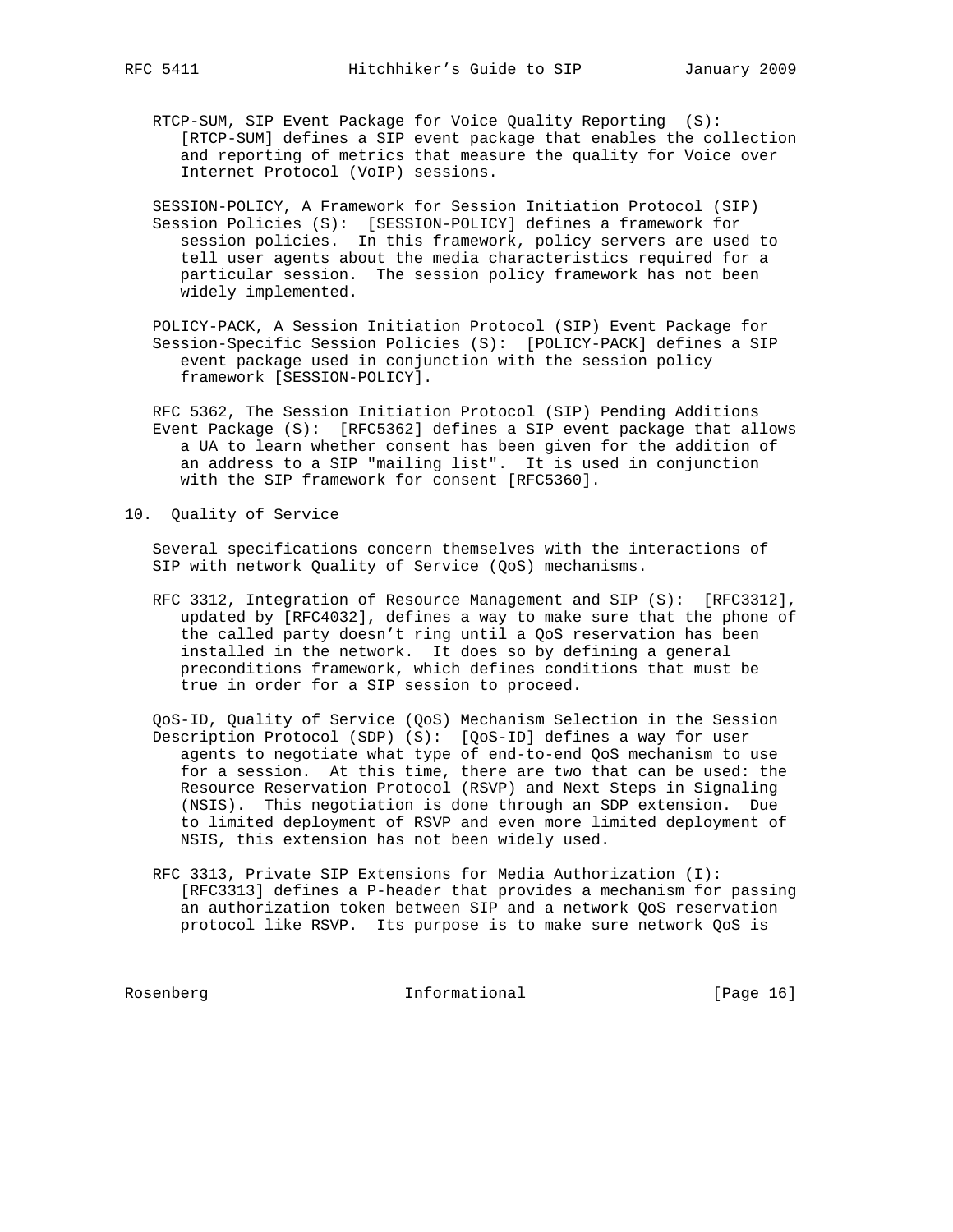only granted if a client has made a SIP call through the same provider's network. This specification is sometimes referred to as the SIP walled-garden specification by the truly paranoid androids in the SIP community. This is because it requires coupling of signaling and the underlying IP network.

 RFC 3524, Mapping of Media Streams to Resource Reservation Flows (S): [RFC3524] defines a usage of the SDP grouping framework for indicating that a set of media streams should be handled by a single resource reservation.

11. Operations and Management

 Several specifications have been defined to support operations and management of SIP systems. These include mechanisms for configuration and network diagnostics.

- CONFIG-FRAME, A Framework for SIP User Agent Profile Delivery (S): [CONFIG-FRAME] defines a mechanism that allows a SIP user agent to bootstrap its configuration from the network and receive updates to its configuration, should it change. This is considered an essential piece of deploying a usable SIP network.
- RTCP-SUM, SIP Event Package for Voice Quality Reporting (S): [RTCP-SUM] defines a SIP event package that enables the collection and reporting of metrics that measure the quality for Voice over Internet Protocol (VoIP) sessions.
- 12. SIP Compression

 Sigcomp [RFC3320] [RFC4896] was defined to allow compression of SIP messages over low bandwidth links. Sigcomp is not formally part of SIP. However, usage of Sigcomp with SIP has required extensions to SIP.

 RFC 3486, Compressing SIP (S): [RFC3486] defines a SIP URI parameter that can be used to indicate that a SIP server supports Sigcomp.

 RFC 5049, Applying Signaling Compression (SigComp) to the Session Initiation Protocol (SIP) (S): [RFC5049] defines how to apply Sigcomp to SIP.

13. SIP Service URIs

 Several extensions define well-known services that can be invoked by constructing requests with specific structures for the Request URI, resulting in specific behaviors at the User Agent Server (UAS).

Rosenberg 17 Informational [Page 17]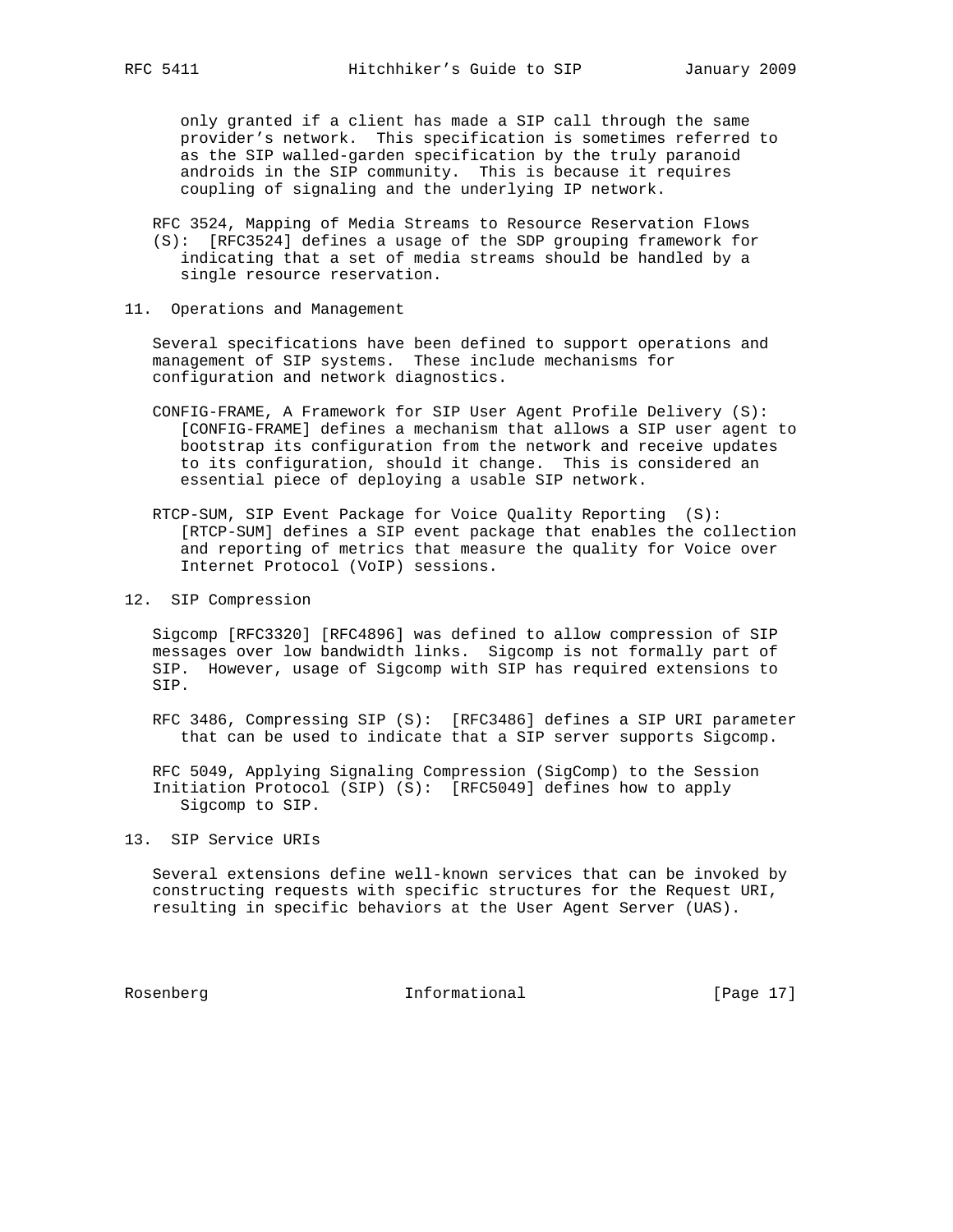- RFC 3087, Control of Service Context using Request URI (I): [RFC3087] introduced the context of using Request URIs, encoded appropriately, to invoke services.
- RFC 4662, A SIP Event Notification Extension for Resource Lists (S): [RFC4662] defines a resource called a Resource List Server (RLS). A client can send a subscribe to this server. The server will generate a series of subscriptions, compile the resulting information, and send it back to the subscriber. The set of resources that the RLS will subscribe to is a property of the request URI in the SUBSCRIBE request.

 RFC 5363, Framework and Security Considerations for Session Initiation Protocol (SIP) Uniform Resource Identifier (URI)-List Services (S): [RFC5363] defines the framework for list services in SIP. In this framework, a UA can include an XML list object in the body of various requests and the server will provide list oriented services as a consequence. For example, a SUBSCRIBE with a list subscribes to the URI in the list.

- RFC 5367, Subscriptions To Request-Contained Resource Lists in SIP (S): [RFC5367] uses the URI-list framework [RFC5363] and allows a client to subscribe to a resource called a Resource List Server. This server will generate subscriptions to the URI in the list, compile the resulting information, and send it back to the subscriber.
- RFC 5365, Multiple-Recipient MESSAGE Requests in SIP (S): [RFC5365] uses the URI-list framework [RFC5363] and allows a client to send a MESSAGE to a number of recipients.

 RFC 5366, Conference Establishment Using Request-Contained Lists in SIP (S): [RFC5366] uses the URI-list framework [RFC5363]. It allows a client to ask the server to act as a conference focus and send an invitation to each recipient in the list.

 RFC 4240, Basic Network Media Services with SIP (I): [RFC4240] defines a way for SIP application servers to invoke announcement and conferencing services from a media server. This is accomplished through a set of defined URI parameters that tell the media server what to do, such as what file to play and what language to render it in.

 RFC 4458, Session Initiation Protocol (SIP) URIs for Applications such as Voicemail and Interactive Voice Response (IVR) (I): [RFC4458] defines a way to invoke voicemail and IVR services by using a SIP URI constructed in a particular way.

Rosenberg 18 Informational [Page 18]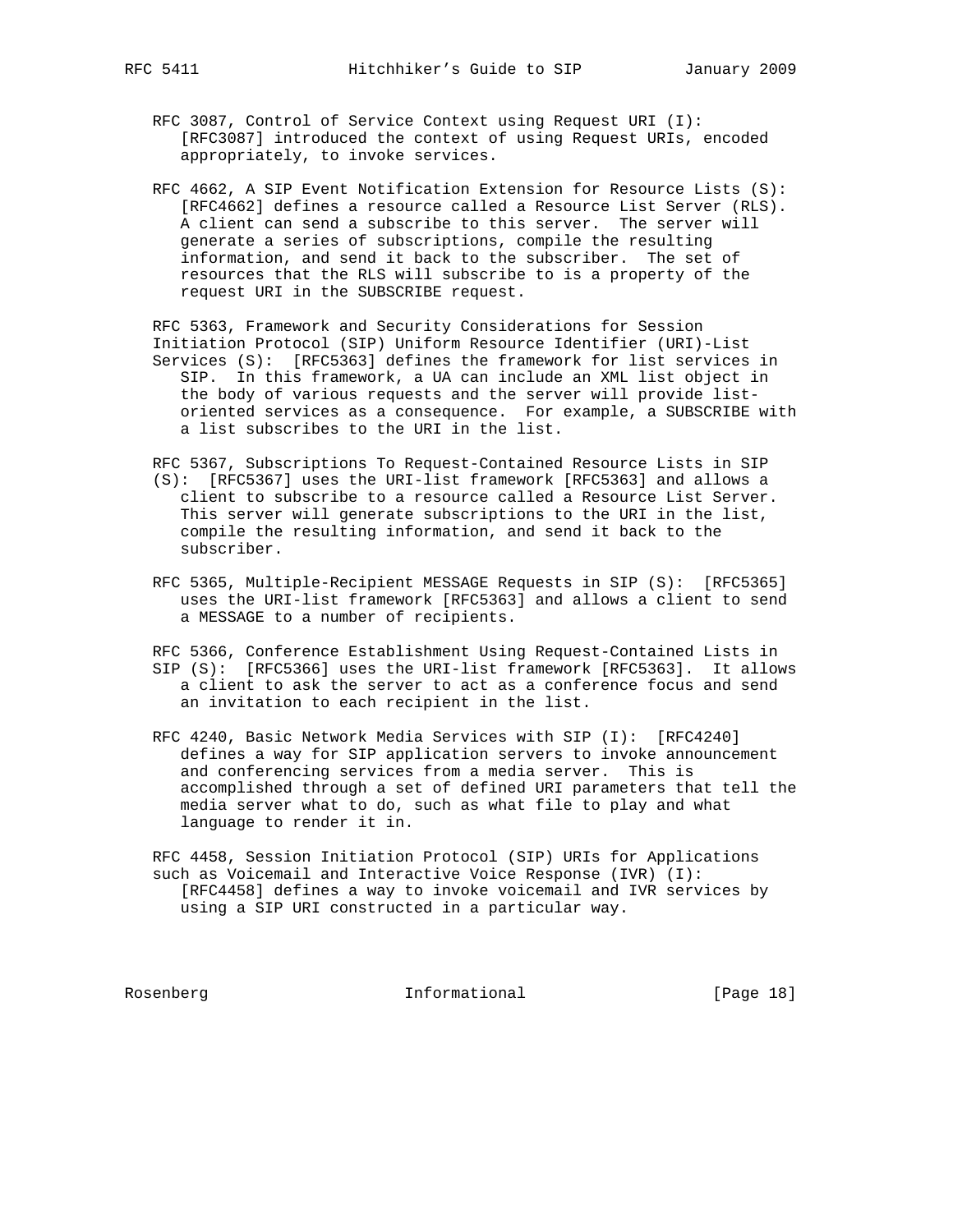### 14. Minor Extensions

 These SIP extensions don't fit easily into a single specific use case. They have somewhat general applicability, but they solve a relatively small problem or provide an optimization.

- RFC 4488, Suppression of the SIP REFER Implicit Subscription (S): [RFC4488] defines an enhancement to REFER. REFER normally creates an implicit subscription to the target of the REFER. This subscription is used to pass back updates on the progress of the referral. This extension allows that implicit subscription to be bypassed as an optimization.
- RFC 4538, Request Authorization through Dialog Identification in SIP (S): [RFC4538] provides a mechanism that allows a UAS to authorize a request because the requestor proves it knows a dialog that is in progress with the UAS. The specification is useful in conjunction with the SIP application interaction framework [INTERACT-FRAME].
- RFC 4508, Conveying Feature Tags with the REFER Method in SIP (S): [RFC4508] defines a mechanism for carrying RFC 3840 feature tags in REFER. It is useful for informing the target of the REFER about the characteristics of the intended target of the referred request.
- RFC 5373, Requesting Answer Modes for SIP (S): [RFC5373] defines an extension for indicating to the called party whether or not the phone should ring and/or be answered immediately. This is useful for push-to-talk and for diagnostic applications.
- RFC 5079, Rejecting Anonymous Requests in SIP (S): [RFC5079] defines a mechanism for a called party to indicate to the calling party that a call was rejected since the caller was anonymous. This is needed for implementation of the Anonymous Call Rejection (ACR) feature in SIP.
- RFC 5368, Referring to Multiple Resources in SIP (S): [RFC5368] allows a UA sending a REFER to ask the recipient of the REFER to generate multiple SIP requests, not just one. This is useful for conferencing, where a client would like to ask a conference server to eject multiple users.

 RFC 4483, A Mechanism for Content Indirection in Session Initiation Protocol (SIP) Messages (S): [RFC4483] defines a mechanism for content indirection. Instead of carrying an object within a SIP body, a URL reference is carried instead, and the recipient dereferences the URL to obtain the object. The specification has potential applicability for sending large instant messages, but

Rosenberg 19 Informational [Page 19]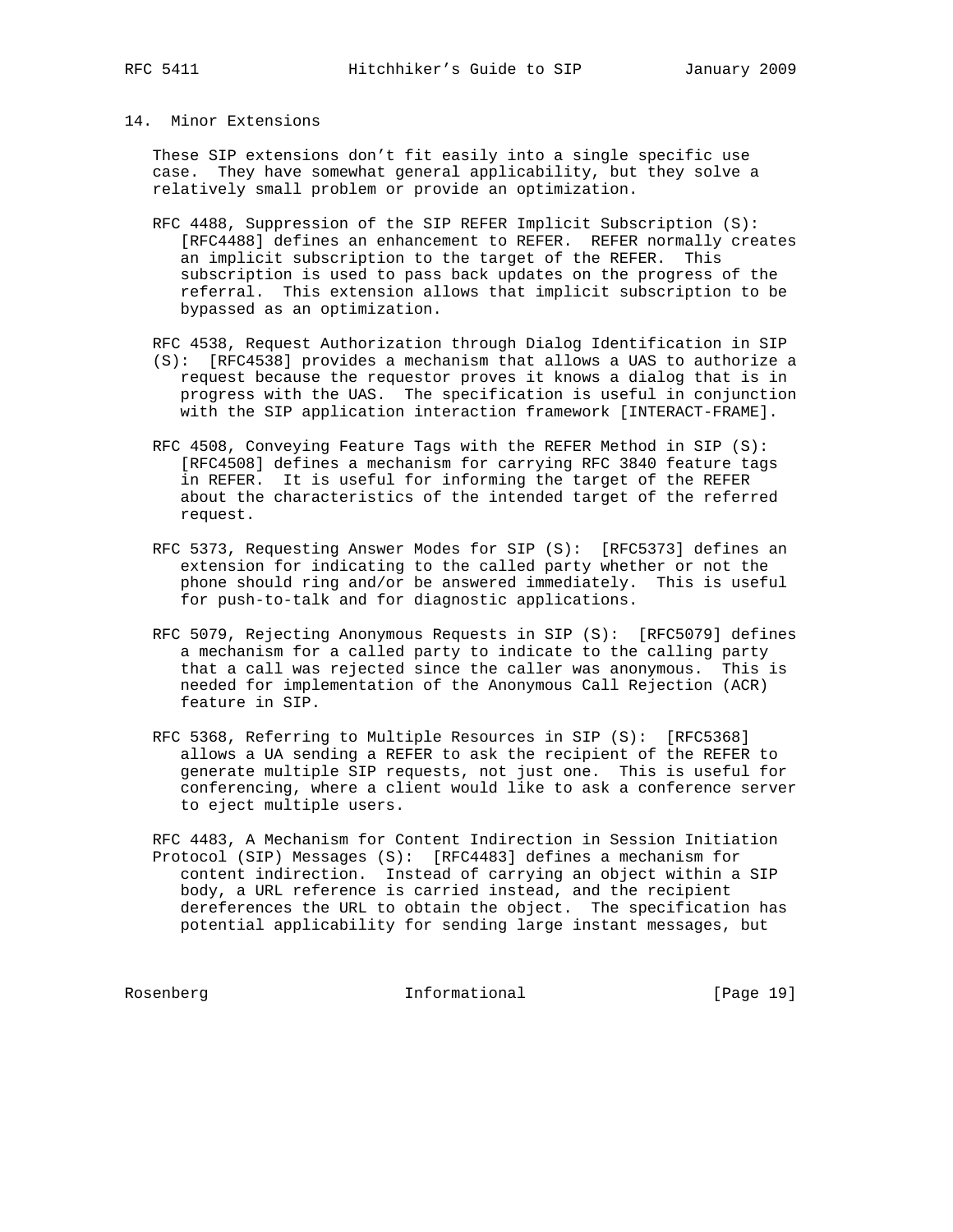has yet to find much actual use.

- RFC 3890, A Transport Independent Bandwidth Modifier for the Session Description Protocol (SDP) (S): [RFC3890] specifies an SDP extension that allows for the description of the bandwidth for a media session that is independent of the underlying transport mechanism.
- RFC 4583, Session Description Protocol (SDP) Format for Binary Floor Control Protocol (BFCP) Streams (S): [RFC4583] defines a mechanism in SDP to signal floor control streams that use BFCP. It is used for push-to-talk and conference floor control.
- CONNECT-PRECON, Connectivity Preconditions for Session Description Protocol Media Streams (S): [CONNECT-PRECON] defines a usage of the precondition framework [RFC3312]. The connectivity precondition makes sure that the session doesn't get established until actual packet connectivity is checked.
- RFC 4796, The SDP (Session Description Protocol) Content Attribute (S): [RFC4796] defines an SDP attribute for describing the purpose of a media stream. Examples include a slide view, the speaker, a sign language feed, and so on.
- IPv6-TRANS, IPv6 Transition in the Session Initiation Protocol (SIP) (S): [IPv6-TRANS] defines practices for interworking between IPv6 and IPv6 user agents. This is done through multi-homed proxies that interwork IPv4 and IPv6, along with ICE [ICE] for media traversal. The specification includes some minor extensions and clarifications to SDP in order to cover some additional cases.
- CONNECT-REUSE, Connection Reuse in the Session Initiation Protocol (SIP) (S): [CONNECT-REUSE] defines an extension to SIP that allows a Transport Layer Security (TLS) connection between servers to be reused for requests in both directions. Normally, two connections are set up between a pair of servers, one for requests in each direction.
- 15. Security Mechanisms

Several extensions provide additional security features to SIP.

 RFC 4474, Enhancements for Authenticated Identity Management in SIP (S): [RFC4474] defines a mechanism for providing a cryptographically verifiable identity of the calling party in a SIP request. Known as "SIP Identity", this mechanism provides an alternative to RFC 3325. It has seen little deployment so far, but its importance as a key construct for anti-spam techniques and new security mechanisms makes it a core part of the SIP specifications.

Rosenberg 1nformational [Page 20]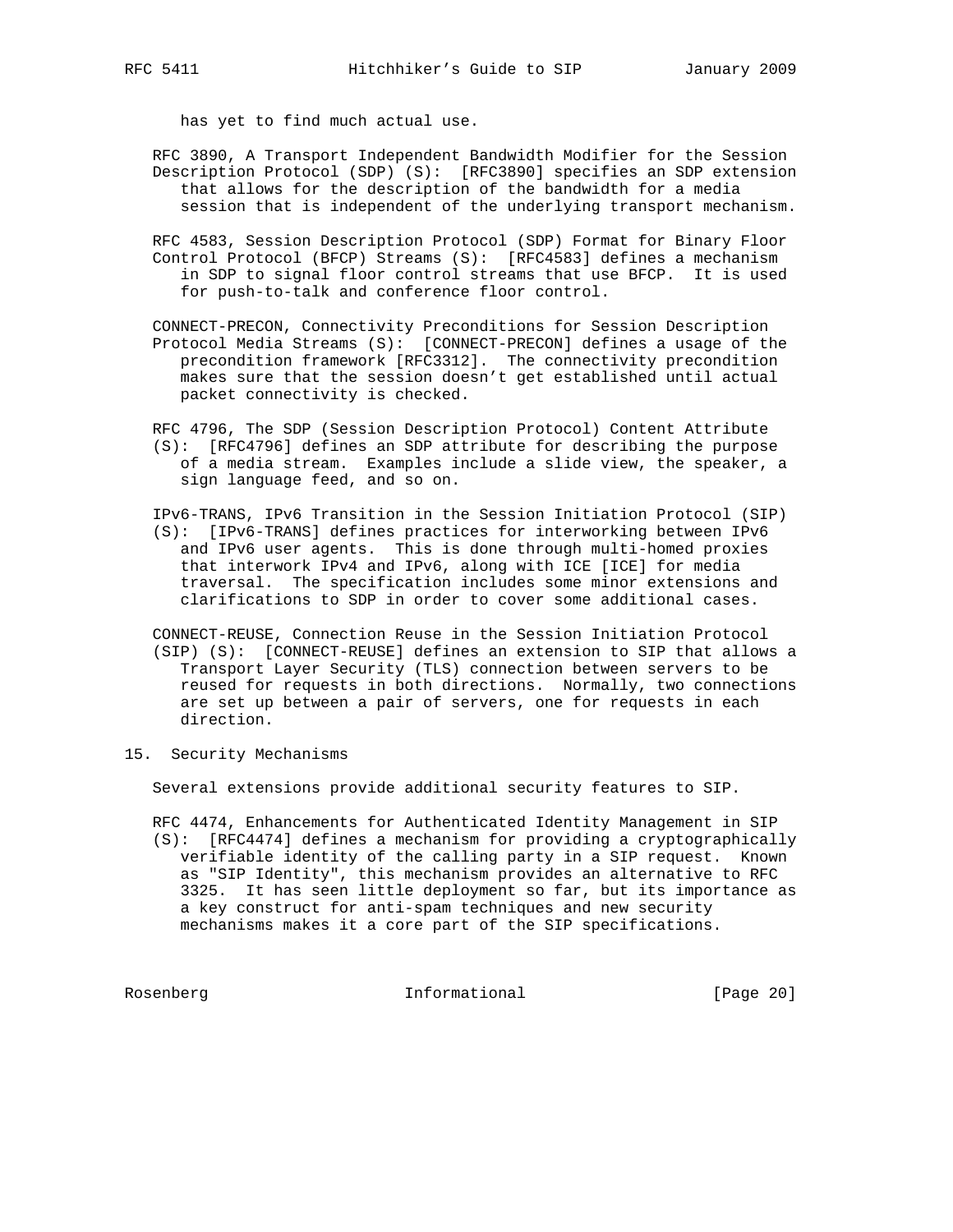RFC 4916, Connected Identity in the Session Initiation Protocol (SIP)

- (S): [RFC4916] formally updates RFC 3261. It defines an extension to SIP that allows a calling user to determine the identity of the final called user (connected party). Due to forwarding and retargeting services, this may not be the same as the user that the caller was originally trying to reach. The mechanism works in tandem with the SIP identity specification [RFC4474] to provide signatures over the connected party identity. It can also be used if a party identity changes mid call due to third party call control actions or PSTN behavior.
- SIPS-URI, The Use of the SIPS URI Scheme in the Session Initiation Protocol (SIP) (S): [SIPS-URI] is intended to update RFC 3261. It revises the processing of the SIPS URI, originally defined in RFC 3261, to fix many errors and problems that have been encountered with that mechanism.
- DOMAIN-CERTS, Domain Certificates in the Session Initiation Protocol (SIP) (B): [DOMAIN-CERTS] clarifies the usage of SIP over TLS with regards to certificate handling, and defines additional procedures needed for interoperability.
- RFC 3323, A Privacy Mechanism for the Session Initiation Protocol (SIP) (S): [RFC3323] defines the Privacy header field, used by clients to request anonymity for their requests. Though it defines several privacy services, the only one broadly used is the one that supports privacy of the P-Asserted-Identity header field [RFC3325].
- RFC 4567, Key Management Extensions for Session Description Protocol (SDP) and Real Time Streaming Protocol (RTSP) (S): [RFC4567] defines extensions to SDP that allow tunneling of a key management protocol, namely MIKEY [RFC3830], through offer/answer exchanges. This mechanism is one of three Secure Realtime Transport Protocol (SRTP) keying techniques specified for SIP, with Datagram Transport Layer Security (DTLS)-SRTP [SRTP-FRAME] having been selected as the final solution.
- RFC 4568, Session Description Protocol (SDP) Security Descriptions for Media Streams (S): [RFC4568] defines extensions to SDP that allow for the negotiation of keying material directly through offer/answer, without a separate key management protocol. This mechanism, sometimes called sdescriptions, has the drawback that the media keys are available to any entity that has visibility to the SDP. It is one of three SRTP keying techniques specified for SIP, with DTLS-SRTP [SRTP-FRAME] having been selected as the final solution.

Rosenberg 10 Informational [Page 21]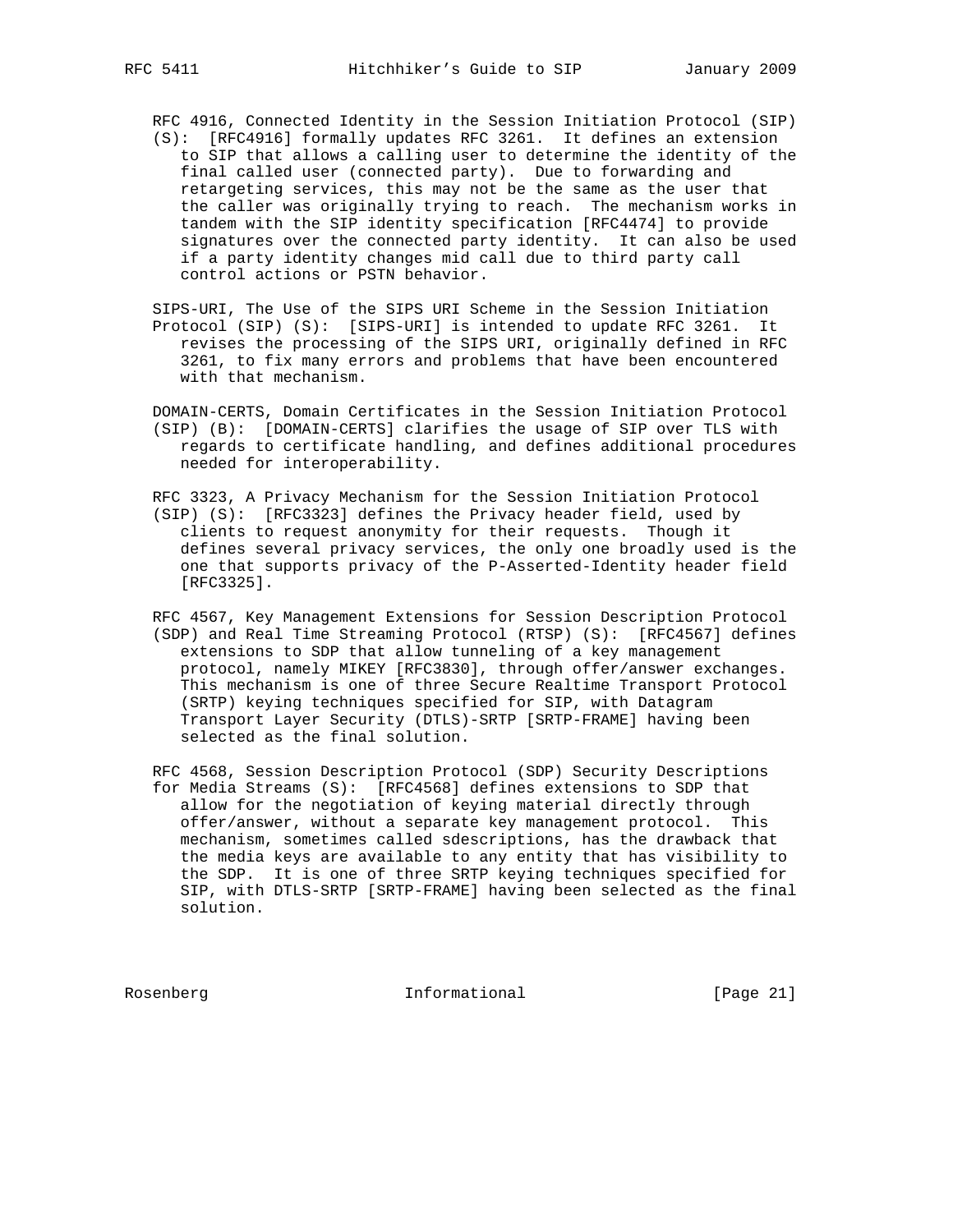SRTP-FRAME, Framework for Establishing an SRTP Security Context using DTLS (S): [SRTP-FRAME] defines the overall framework and SDP and SIP processing required to perform key management for RTP using Datagram TLS (DTLS) [RFC4347] directly between endpoints, over the media path. It is one of three SRTP keying techniques specified for SIP, with DTLS-SRTP [SRTP-FRAME] having been selected as the final solution.

 RFC 3853, S/MIME Advanced Encryption Standard (AES) Requirement for SIP (S): [RFC3853] formally updates RFC 3261. It is a brief specification that updates the cryptography mechanisms used in SIP S/MIME. However, SIP S/MIME has seen very little deployment.

 CERTS, Certificate Management Service for the Session Initiation Protocol (SIP) (S): [CERTS] defines a certificate service for SIP whose purpose is to facilitate the deployment of S/MIME. The certificate service allows clients to store and retrieve their own certificates, in addition to obtaining the certificates for other users.

 RFC 3893, Session Initiation Protocol (SIP) Authenticated Identity Body (AIB) Format (S): [RFC3893] defines a SIP message fragment that can be signed in order to provide an authenticated identity over a request. It was an early predecessor to [RFC4474], and consequently AIB has seen no deployment.

 SAML, SIP SAML Profile and Binding (S): [SAML] defines the usage of the Security Assertion Markup Language (SAML) within SIP, and describes how to use it in conjunction with SIP identity [RFC4474] to provide authenticated assertions about a user's role or attributes.

 RFC 5360, A Framework for Consent-Based Communications in the Session Initiation Protocol (SIP) (S): [RFC5360] defines several extensions to SIP, including the Trigger-Consent and Permission-Missing header fields. These header fields, in addition to the other procedures defined in the document, define a way to manage membership on "SIP mailing lists" used for instant messaging or conferencing. In particular, it helps avoid the problem of using such amplification services for the purposes of an attack on the network by making sure a user authorizes the addition of their address onto such a service.

 RFC 5361, A Document Format for Requesting Consent (S): [RFC5361] defines an XML object used by the consent framework. Consent documents are sent from SIP "mailing list servers" to users to allow them to manage their membership on lists.

Rosenberg 10 Informational [Page 22]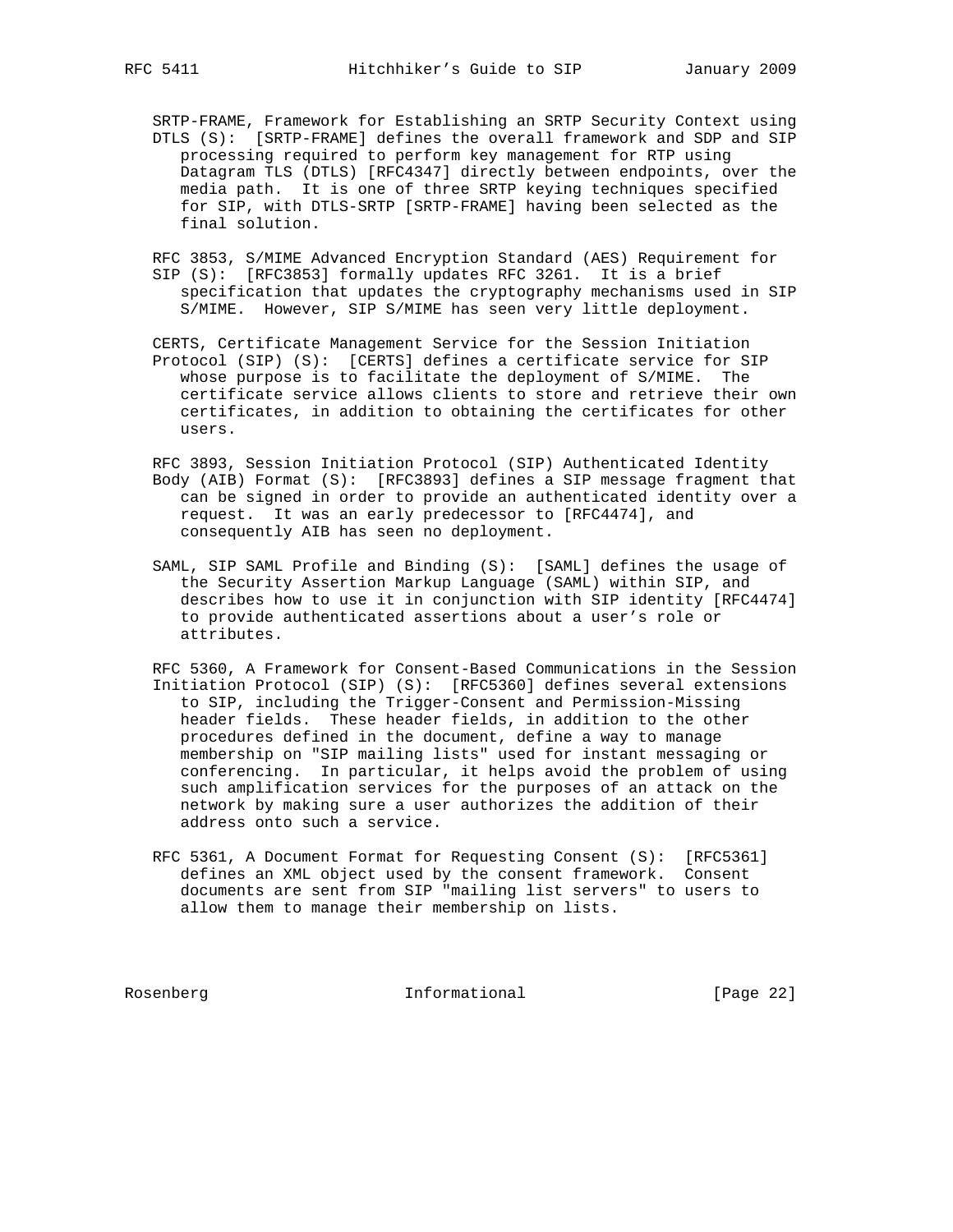RFC 5362, The Session Initiation Protocol (SIP) Pending Additions Event Package (S): [RFC5362] defines a SIP event package that allows a UA to learn whether consent has been given for the addition of an address to a SIP "mailing list". It is used in conjunction with the SIP framework for consent [RFC5360].

 RFC 3329, Security Mechanism Agreement for SIP (S): [RFC3329] defines a mechanism to prevent bid-down attacks in conjunction with SIP authentication. The mechanism has seen very limited deployment. It was defined as part of the 3GPP IP Multimedia Subsystem (IMS) specification suite [3GPP.24.229], and is needed only when there is a multiplicity of security mechanisms deployed at a particular server. In practice, this has not been the case.

 RFC 4572, Connection-Oriented Media Transport over the Transport Layer Security (TLS) Protocol in the Session Description Protocol (SDP) (S): [RFC4572] specifies a mechanism for signaling TLS-based media streams between endpoints. It expands the TCP-based media signaling parameters defined in [RFC4145] to include fingerprint information for TLS streams so that TLS can operate between end hosts using self-signed certificates.

 RFC 5027, Security Preconditions for Session Description Protocol Media Streams (S): [RFC5027] defines a precondition for use with the preconditions framework [RFC3312]. The security precondition prevents a session from being established until a security media stream is set up.

 RFC 3310, Hypertext Transfer Protocol (HTTP) Digest Authentication Using Authentication and Key Agreement (S): [RFC3310] defines an extension to digest authentication to allow it to work with the credentials stored in cell phones. Though technically it is an extension to HTTP digest, its primary application is SIP. This extension is useful primarily to implementors of IMS.

 RFC 4169, Hypertext Transfer Protocol (HTTP) Digest Authentication Using Authentication and Key Agreement (AKA) Version-2 (S): [RFC4169] is an enhancement to [RFC3310] that further improves security of the authentication.

16. Conferencing

 Numerous SIP and SDP extensions are aimed at conferencing as their primary application.

Rosenberg 1nformational [Page 23]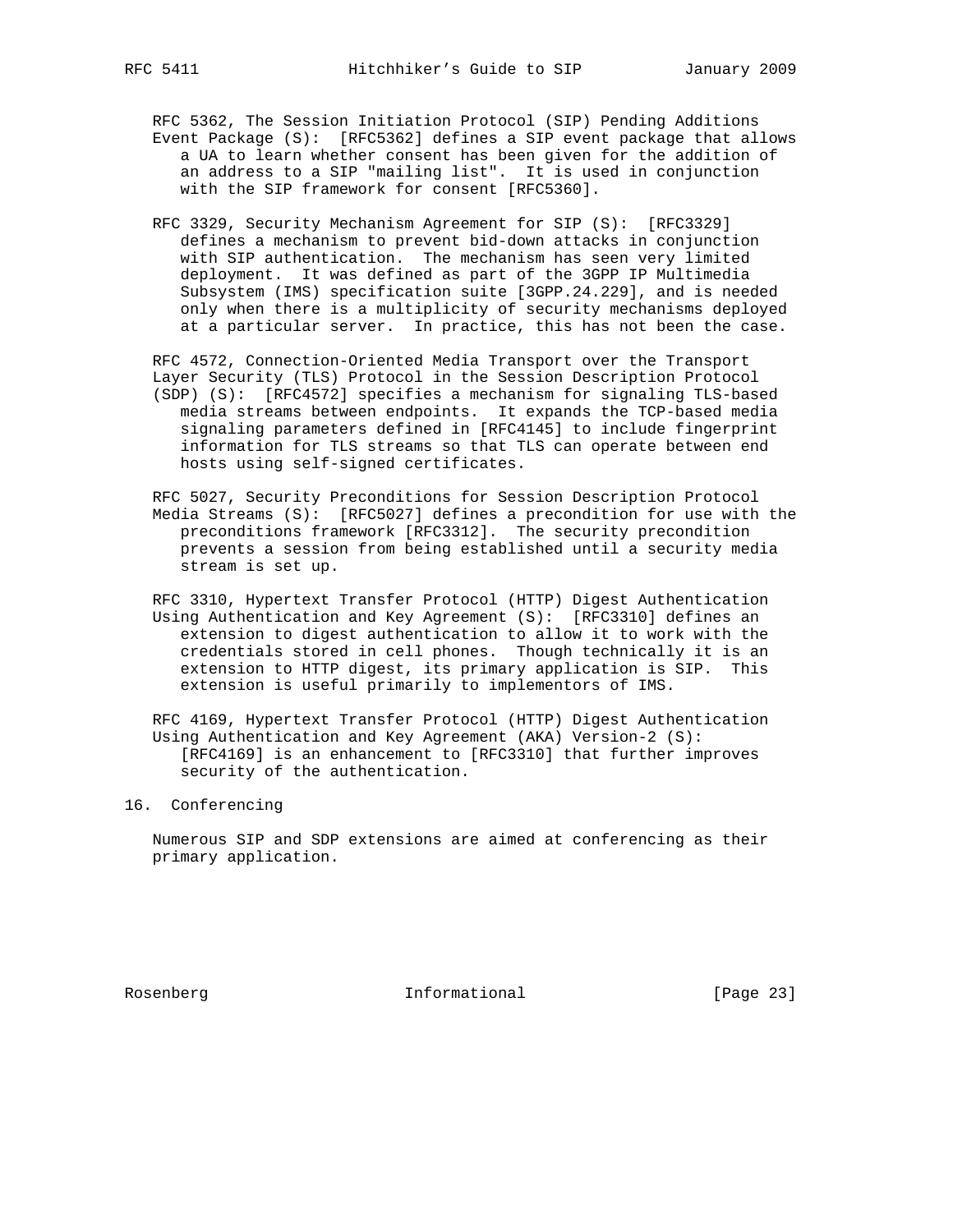RFC 4574, The SDP (Session Description Protocol) Label Attribute

- (S): [RFC4574] defines an SDP attribute for providing an opaque label for media streams. These labels can be referred to by external documents, and in particular, by conference policy documents. This allows a UA to tie together documents it may obtain through conferencing mechanisms to media streams to which they refer.
- RFC 3911, The SIP Join Header Field (S): [RFC3911] defines the Join header field. When sent in an INVITE, it causes the recipient to join the resulting dialog into a conference with another dialog in progress.
- RFC 4575, A SIP Event Package for Conference State (S): [RFC4575] defines a mechanism for learning about changes in conference state, including conference membership.
- RFC 5368, Referring to Multiple Resources in SIP (S): [RFC5368] allows a UA sending a REFER to ask the recipient of the REFER to generate multiple SIP requests, not just one. This is useful for conferencing, where a client would like to ask a conference server to eject multiple users.
- RFC 5366, Conference Establishment Using Request-Contained Lists in SIP (S): [RFC5366] is similar to [RFC5367]. However, instead of subscribing to the resource, an INVITE request is sent to the resource, and it will act as a conference focus and generate an invitation to each recipient in the list.
- RFC4579, Session Initiation Protocol (SIP) Call Control Conferencing for User Agents (B): [RFC4579] defines best practice procedures and call flows for conferencing. This includes conference creation, joining, and dial out, amongst other capabilities.

 RFC 4583, Session Description Protocol (SDP) Format for Binary Floor Control Protocol (BFCP) Streams (S): [RFC4583] defines a mechanism in SDP to signal floor control streams that use BFCP. It is used for push-to-talk and conference floor control.

17. Instant Messaging, Presence, and Multimedia

 SIP provides extensions for instant messaging, presence, and multimedia.

Rosenberg 1nformational [Page 24]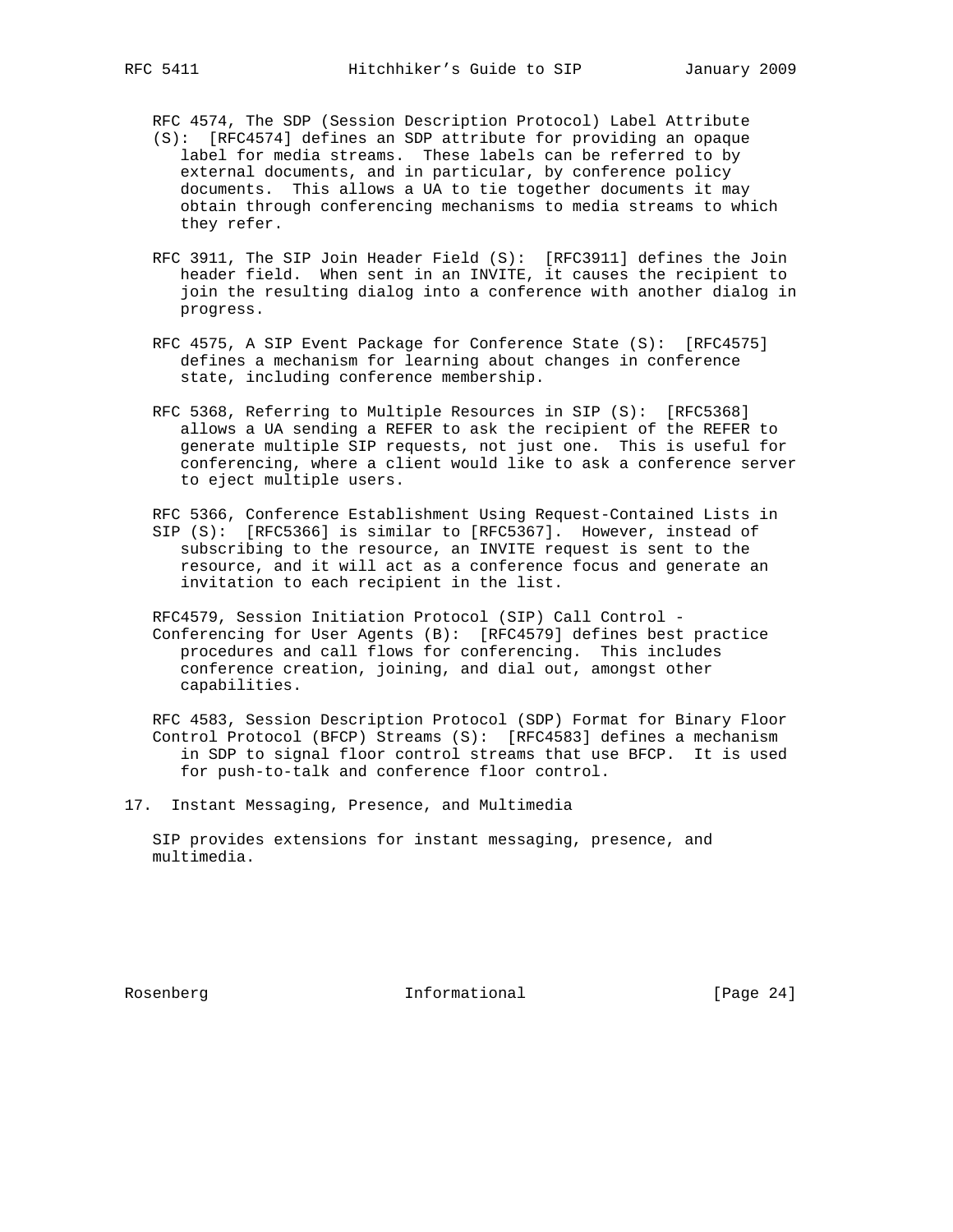- RFC 3428, SIP Extension for Instant Messaging (S): [RFC3428] defines the MESSAGE method, used for sending an instant message without setting up a session (sometimes called "page mode").
- RFC 3856, A Presence Event Package for SIP (S): [RFC3856] defines an event package for indicating user presence through SIP.
- RFC 3857, A Watcher Information Event Template Package for SIP (S): [RFC3857], also known as winfo, provides a mechanism for a user agent to find out what subscriptions are in place for a particular event package. Its primary usage is with presence, but it can be used with any event package.

 TRANSFER-MECH, A Session Description Protocol (SDP) Offer/Answer Mechanism to Enable File Transfer (S): [TRANSFER-MECH] defines a mechanism for signaling a file transfer session with SIP.

18. Emergency Services

 Emergency services include preemption features, which allow authorized individuals to gain access to network resources in time of emergency, along with traditional emergency calling.

- RFC 4411, Extending the SIP Reason Header for Preemption Events (S): [RFC4411] defines an extension to the Reason header, allowing a UA to know that its dialog was torn down because a higher priority session came through.
- RFC 4412, Communications Resource Priority for SIP (S): [RFC4412] defines a new header field, Resource-Priority, that allows a session to get priority treatment from the network.
- LOCATION, Location Conveyance for the Session Initiation Protocol (S): [LOCATION] defines a mechanism for carrying location objects in SIP messages. This is used to convey location from a UA to an emergency call taker.
- 19. Security Considerations

 This specification is an overview of existing specifications and does not introduce any security considerations on its own. Of course, the world would be far more secure if everyone would follow one simple rule: "Don't Panic!" [HGTTG].

20. Acknowledgements

 The author would like to thank Spencer Dawkins, Brian Stucker, Keith Drage, John Elwell, and Avshalom Houri for their comments on this

Rosenberg 1nformational [Page 25]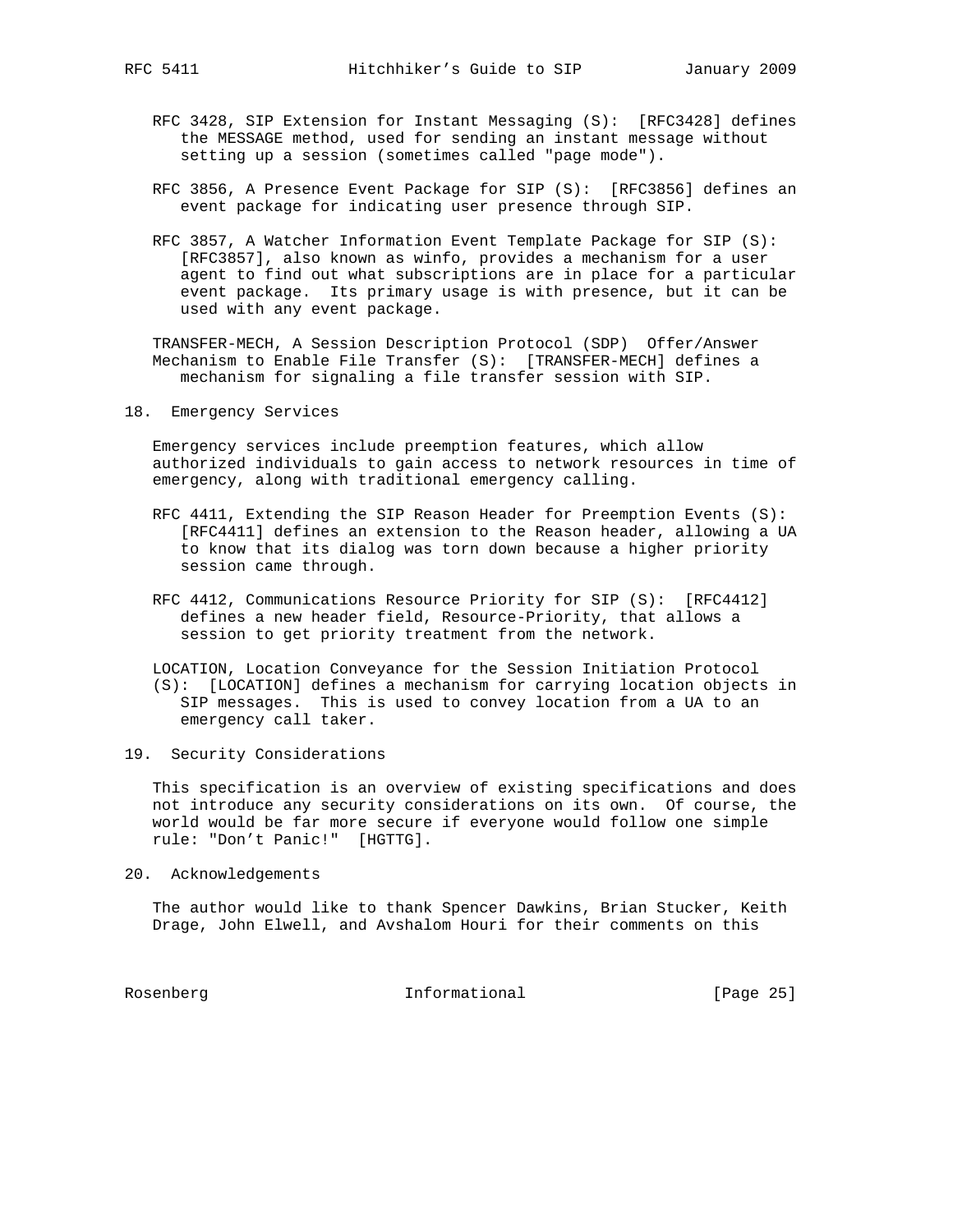document.

21. Informative References

| [3GPP.24.229]    | 3GPP, "Internet Protocol (IP) multimedia call<br>control protocol based on Session Initiation<br>Protocol (SIP) and Session Description Protocol<br>(SDP); Stage 3", 3GPP TS 24.229 5.22.0,<br>September 2008. |
|------------------|----------------------------------------------------------------------------------------------------------------------------------------------------------------------------------------------------------------|
| $[ABNF-FIX]$     | Gurbani, V. and B. Carpenter, "Essential correction<br>for IPv6 ABNF in RFC3261", Work in Progress,<br>November 2007.                                                                                          |
| [BODY-HANDLING]  | Camarillo, G., "Message Body Handling in the<br>Session Initiation Protocol (SIP)", Work<br>in Progress, November 2008.                                                                                        |
| [CERTS]          | Jennings, C. and J. Fischl, "Certificate Management<br>Service for The Session Initiation Protocol (SIP)",<br>Work in Progress, November 2008.                                                                 |
| [CONFIG-FRAME]   | Channabasappa, S., "A Framework for Session<br>Initiation Protocol User Agent Profile Delivery",<br>Work in Progress, February 2008.                                                                           |
| [CONNECT-PRECON] | Andreasen, F., Camarillo, G., Oran, D., and D.<br>Wing, "Connectivity Preconditions for Session<br>Description Protocol Media Streams", Work<br>in Progress, October 2008.                                     |
| [CONNECT-REUSE]  | Gurbani, V., Mahy, R., and B. Tate, "Connection<br>Reuse in the Session Initiation Protocol (SIP)",<br>Work in Progress, October 2008.                                                                         |
| [DOMAIN-CERTS]   | Gurbani, V., Lawrence, S., and B. Laboratories,<br>"Domain Certificates in the Session Initiation<br>Protocol (SIP)", Work in Progress, October 2008.                                                          |
| [ECRIT-FRAME]    | Rosen, B., Schulzrinne, H., Polk, J., and A.<br>Newton, "Framework for Emergency Calling using<br>Internet Multimedia", Work in Progress, July 2008.                                                           |
| [GRUU]           | Rosenberg, J., "Obtaining and Using Globally<br>Routable User Agent (UA) URIs (GRUU) in the Session<br>Initiation Protocol (SIP)", Work in Progress,<br>October 2007.                                          |

Rosenberg 10 Informational [Page 26]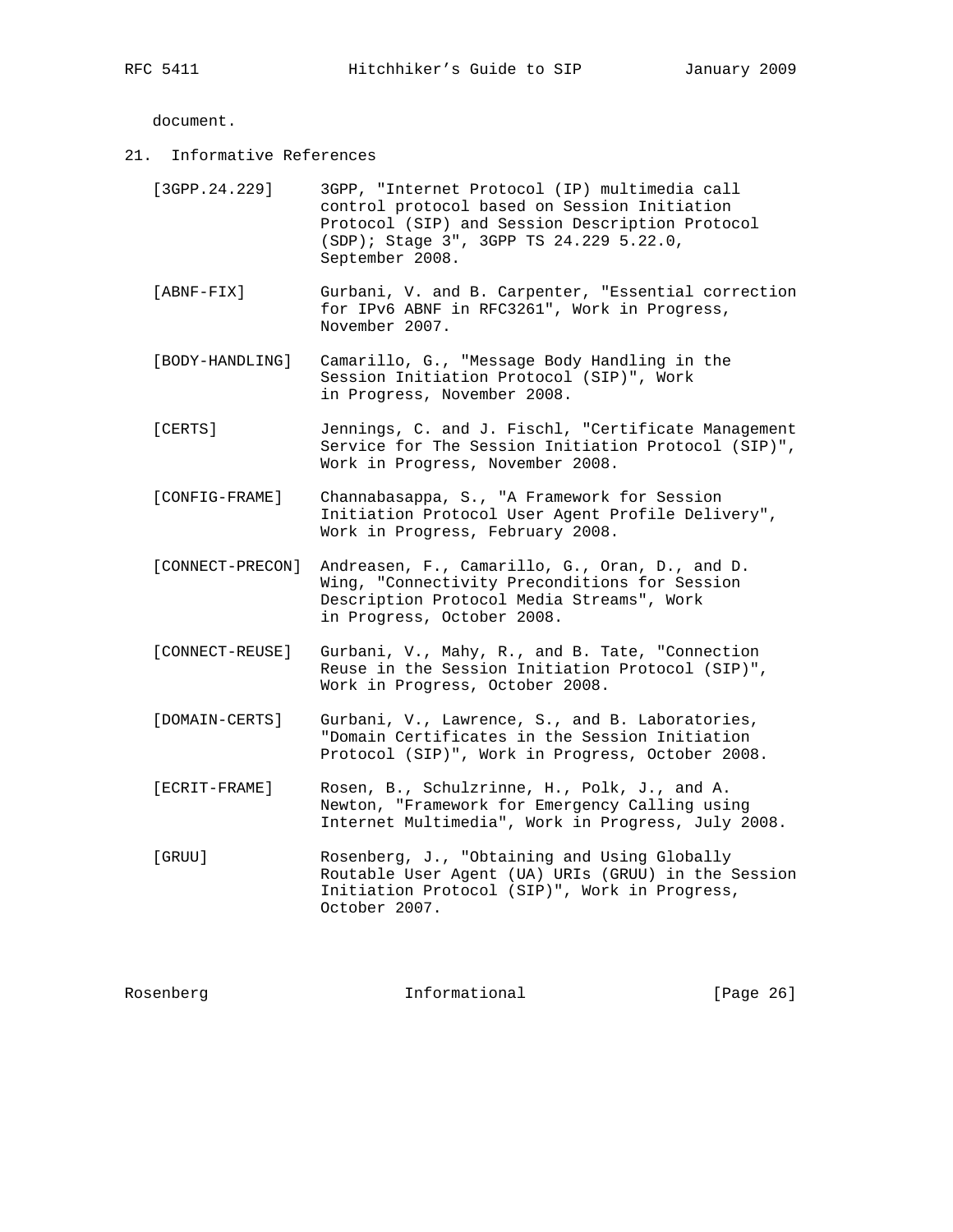- [GRUU-REG] Kyzivat, P., "Registration Event Package Extension for Session Initiation Protocol (SIP) Globally Routable User Agent URIs (GRUUs)", Work in Progress, July 2007.
- [HGTTG] Adams, D., "The Hitchhiker's Guide to the Galaxy", September 1979.
- [ICE] Rosenberg, J., "Interactive Connectivity Establishment (ICE): A Protocol for Network Address Translator (NAT) Traversal for Offer/Answer Protocols", Work in Progress, October 2007.
- [ICE-TCP] Rosenberg, J., "TCP Candidates with Interactive Connectivity Establishment (ICE)", Work in Progress, July 2008.
- [INTERACT-FRAME] Rosenberg, J., "A Framework for Application Interaction in the Session Initiation Protocol (SIP)", Work in Progress, July 2005.
- [IPv6-TRANS] Camarillo, G., "IPv6 Transition in the Session Initiation Protocol (SIP)", Work in Progress, August 2007.
- [LOCATION] Polk, J. and B. Rosen, "Location Conveyance for the Session Initiation Protocol", Work in Progress, November 2008.
- [LOOP-FIX] Sparks, R., Lawrence, S., Hawrylyshen, A., and B. Campen, "Addressing an Amplification Vulnerability in Session Initiation Protocol (SIP) Forking Proxies", Work in Progress, October 2008.
- [OPTION-TAG] Rosenberg, J., "Indicating Support for Interactive Connectivity Establishment (ICE) in the Session Initiation Protocol (SIP)", Work in Progress, June 2007.
- [OUTBOUND] Jennings, C. and R. Mahy, "Managing Client Initiated Connections in the Session Initiation Protocol (SIP)", Work in Progress, October 2008.
- [POLICY-PACK] Hilt, V. and G. Camarillo, "A Session Initiation Protocol (SIP) Event Package for Session-Specific Session Policies.", Work in Progress, July 2008.
- [QoS-ID] Polk, J., Dhesikan, S., and G. Camarillo, "Quality

| [Page 27]<br>Informational<br>Rosenberg |  |  |  |
|-----------------------------------------|--|--|--|
|-----------------------------------------|--|--|--|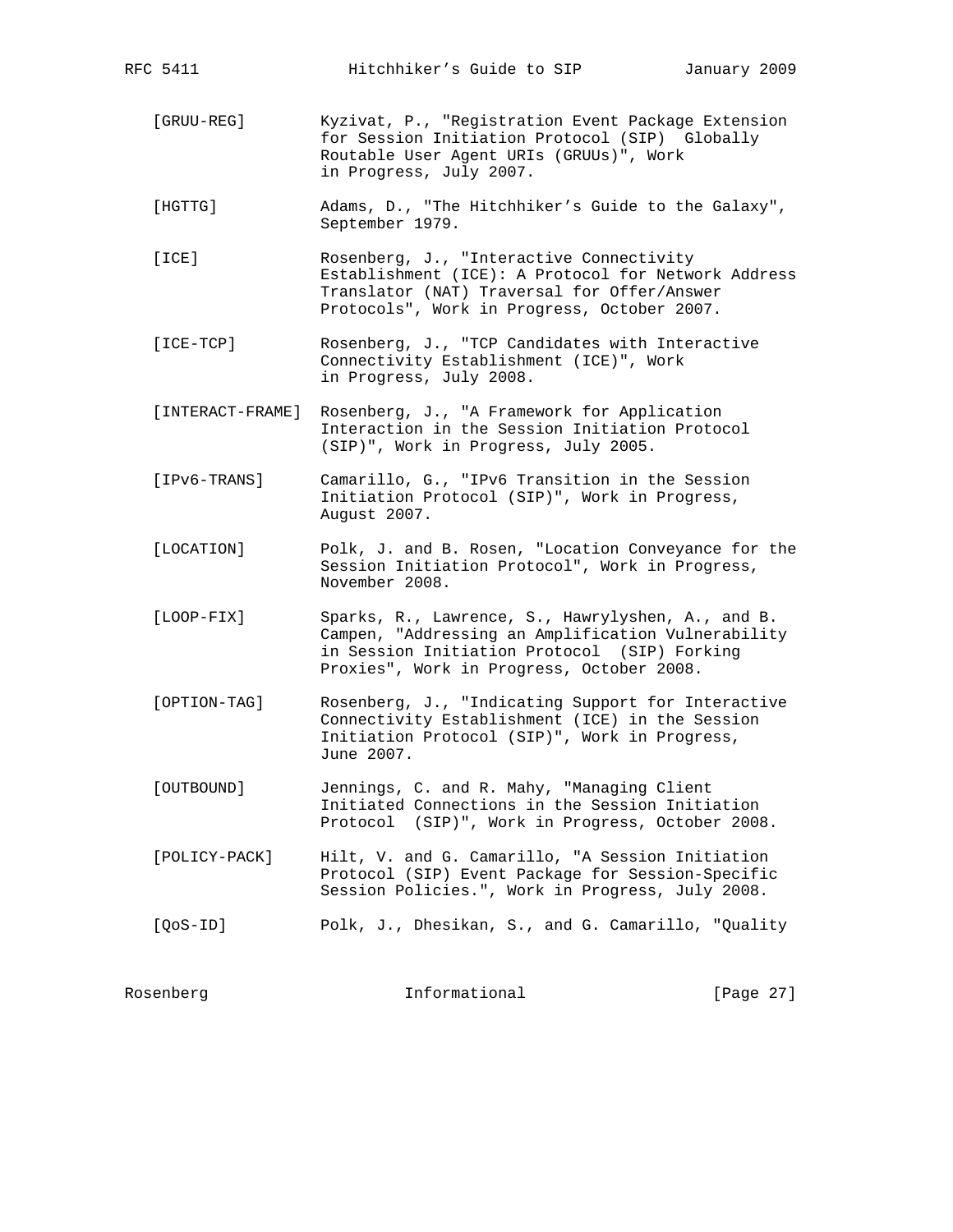of Service (QoS) Mechanism Selection in the Session Description Protocol (SDP)", Work in Progress, November 2008.

- [RECORD-ROUTE] Froment, T., Lebel, C., and B. Bonnaerens, "Addressing Record-Route issues in the Session Initiation Protocol (SIP)", Work in Progress, October 2008.
- [RFC2026] Bradner, S., "The Internet Standards Process -- Revision 3", BCP 9, RFC 2026, October 1996.
- [RFC2543] Handley, M., Schulzrinne, H., Schooler, E., and J. Rosenberg, "SIP: Session Initiation Protocol", RFC 2543, March 1999.
- [RFC2782] Gulbrandsen, A., Vixie, P., and L. Esibov, "A DNS RR for specifying the location of services (DNS SRV)", RFC 2782, February 2000.
- [RFC2848] Petrack, S. and L. Conroy, "The PINT Service Protocol: Extensions to SIP and SDP for IP Access to Telephone Call Services", RFC 2848, June 2000.
- [RFC2976] Donovan, S., "The SIP INFO Method", RFC 2976, October 2000.
- [RFC3087] Campbell, B. and R. Sparks, "Control of Service Context using SIP Request-URI", RFC 3087, April 2001.
- [RFC3204] Zimmerer, E., Peterson, J., Vemuri, A., Ong, L., Audet, F., Watson, M., and M. Zonoun, "MIME media types for ISUP and QSIG Objects", RFC 3204, December 2001.
- [RFC3261] Rosenberg, J., Schulzrinne, H., Camarillo, G., Johnston, A., Peterson, J., Sparks, R., Handley, M., and E. Schooler, "SIP: Session Initiation Protocol", RFC 3261, June 2002.
- [RFC3262] Rosenberg, J. and H. Schulzrinne, "Reliability of Provisional Responses in Session Initiation Protocol (SIP)", RFC 3262, June 2002.
- [RFC3263] Rosenberg, J. and H. Schulzrinne, "Session Initiation Protocol (SIP): Locating SIP Servers", RFC 3263, June 2002.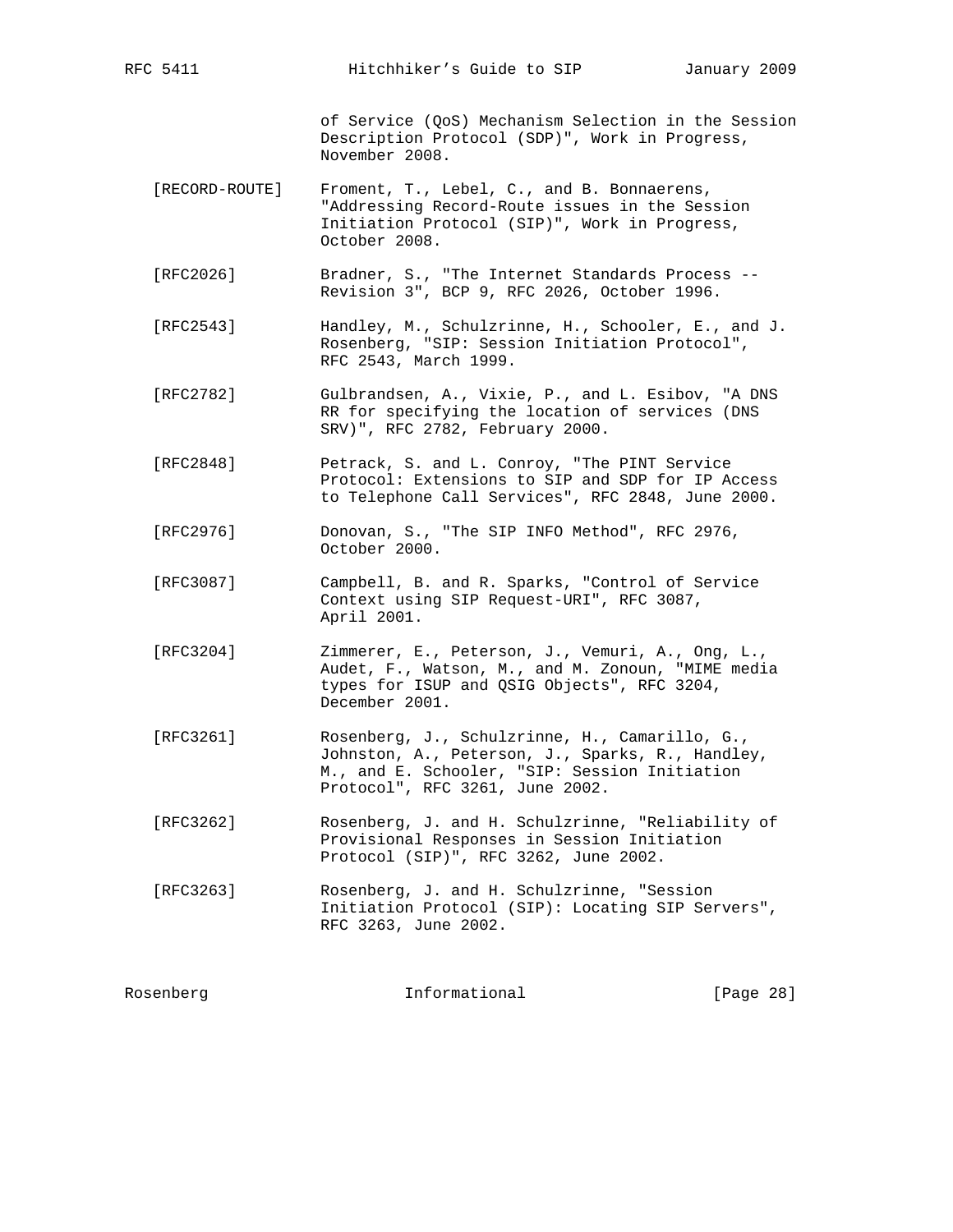| [RFC3264] | Rosenberg, J. and H. Schulzrinne, "An Offer/Answer<br>Model with Session Description Protocol (SDP)",<br>RFC 3264, June 2002.                                                             |
|-----------|-------------------------------------------------------------------------------------------------------------------------------------------------------------------------------------------|
| [RFC3265] | Roach, A., "Session Initiation Protocol (SIP)-<br>Specific Event Notification", RFC 3265, June 2002.                                                                                      |
| [REC3310] | Niemi, A., Arkko, J., and V. Torvinen, "Hypertext<br>Transfer Protocol (HTTP) Digest Authentication<br>Using Authentication and Key Agreement (AKA)",<br>RFC 3310, September 2002.        |
| [REC3311] | Rosenberg, J., "The Session Initiation Protocol<br>(SIP) UPDATE Method", RFC 3311, October 2002.                                                                                          |
| [RFC3312] | Camarillo, G., Marshall, W., and J. Rosenberg,<br>"Integration of Resource Management and Session<br>Initiation Protocol (SIP)", RFC 3312, October 2002.                                  |
| [RFC3313] | Marshall, W., "Private Session Initiation Protocol<br>(SIP) Extensions for Media Authorization",<br>RFC 3313, January 2003.                                                               |
| [RFC3320] | Price, R., Bormann, C., Christoffersson, J., Hannu,<br>H., Liu, Z., and J. Rosenberg, "Signaling<br>Compression (SigComp)", RFC 3320, January 2003.                                       |
| [RFC3323] | Peterson, J., "A Privacy Mechanism for the Session<br>Initiation Protocol (SIP)", RFC 3323,<br>November 2002.                                                                             |
| [RFC3325] | Jennings, C., Peterson, J., and M. Watson, "Private<br>Extensions to the Session Initiation Protocol (SIP)<br>for Asserted Identity within Trusted Networks",<br>RFC 3325, November 2002. |
| [RFC3326] | Schulzrinne, H., Oran, D., and G. Camarillo, "The<br>Reason Header Field for the Session Initiation<br>Protocol (SIP)", RFC 3326, December 2002.                                          |
| [RFC3327] | Willis, D. and B. Hoeneisen, "Session Initiation<br>Protocol (SIP) Extension Header Field for<br>Registering Non-Adjacent Contacts", RFC 3327,<br>December 2002.                          |
| [RFC3329] | Arkko, J., Torvinen, V., Camarillo, G., Niemi, A.,<br>and T. Haukka, "Security Mechanism Agreement for<br>the Session Initiation Protocol (SIP)", RFC 3329,                               |
| Rosenberg | Informational<br>[Page 29]                                                                                                                                                                |

RFC 5411 Hitchhiker's Guide to SIP January 2009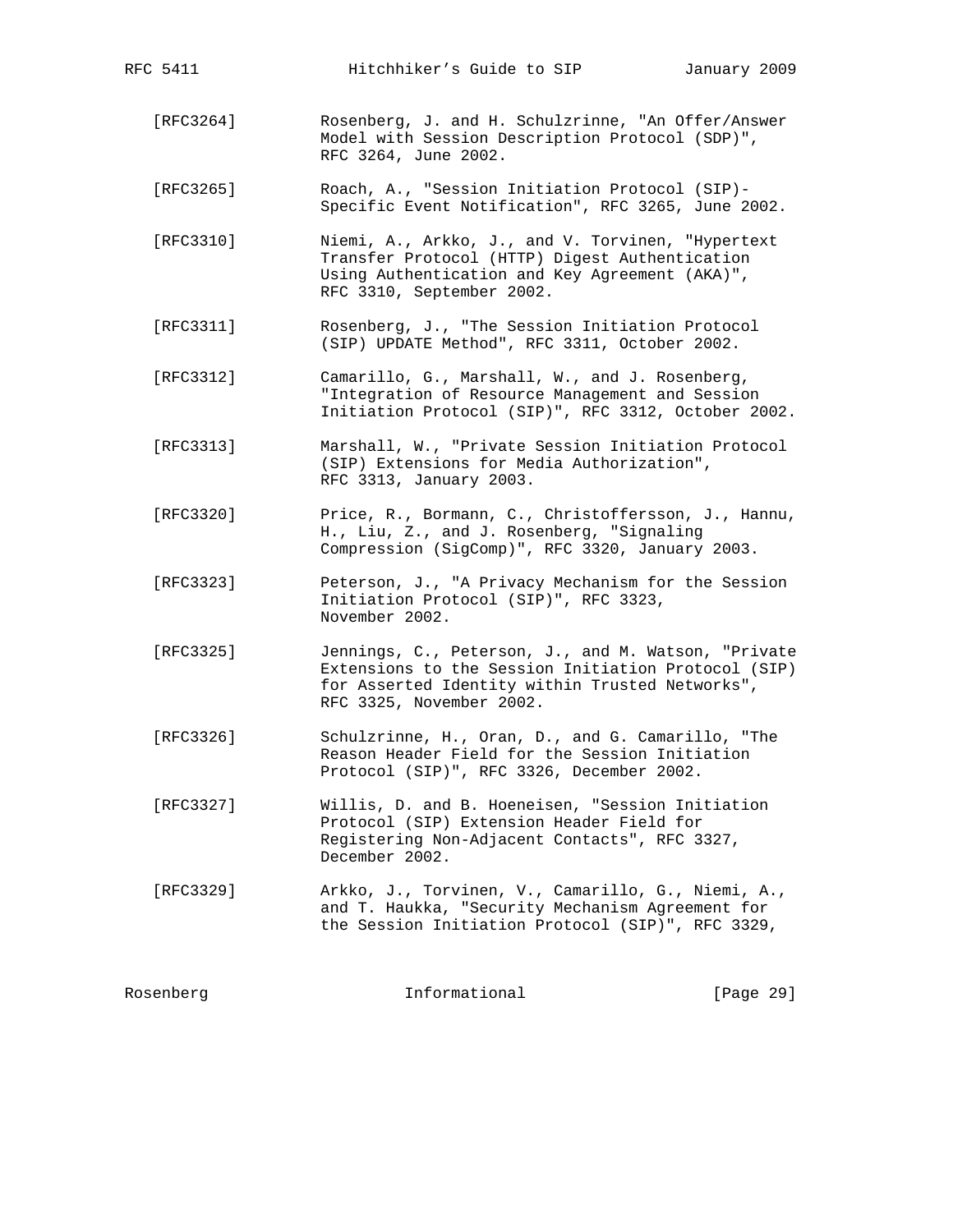January 2003.

- [RFC3372] Vemuri, A. and J. Peterson, "Session Initiation Protocol for Telephones (SIP-T): Context and Architectures", BCP 63, RFC 3372, September 2002.
- [RFC3388] Camarillo, G., Eriksson, G., Holler, J., and H. Schulzrinne, "Grouping of Media Lines in the Session Description Protocol (SDP)", RFC 3388, December 2002.
- [RFC3398] Camarillo, G., Roach, A., Peterson, J., and L. Ong, "Integrated Services Digital Network (ISDN) User Part (ISUP) to Session Initiation Protocol (SIP) Mapping", RFC 3398, December 2002.
- [RFC3401] Mealling, M., "Dynamic Delegation Discovery System (DDDS) Part One: The Comprehensive DDDS", RFC 3401, October 2002.
- [RFC3420] Sparks, R., "Internet Media Type message/sipfrag", RFC 3420, November 2002.
- [RFC3427] Mankin, A., Bradner, S., Mahy, R., Willis, D., Ott, J., and B. Rosen, "Change Process for the Session Initiation Protocol (SIP)", BCP 67, RFC 3427, December 2002.
- [RFC3428] Campbell, B., Rosenberg, J., Schulzrinne, H., Huitema, C., and D. Gurle, "Session Initiation Protocol (SIP) Extension for Instant Messaging", RFC 3428, December 2002.
- [RFC3482] Foster, M., McGarry, T., and J. Yu, "Number Portability in the Global Switched Telephone Network (GSTN): An Overview", RFC 3482, February 2003.
- [RFC3486] Camarillo, G., "Compressing the Session Initiation Protocol (SIP)", RFC 3486, February 2003.
- [RFC3515] Sparks, R., "The Session Initiation Protocol (SIP) Refer Method", RFC 3515, April 2003.
- [RFC3524] Camarillo, G. and A. Monrad, "Mapping of Media Streams to Resource Reservation Flows", RFC 3524, April 2003.

| Rosenberg | Informational | [Page 30] |  |
|-----------|---------------|-----------|--|
|           |               |           |  |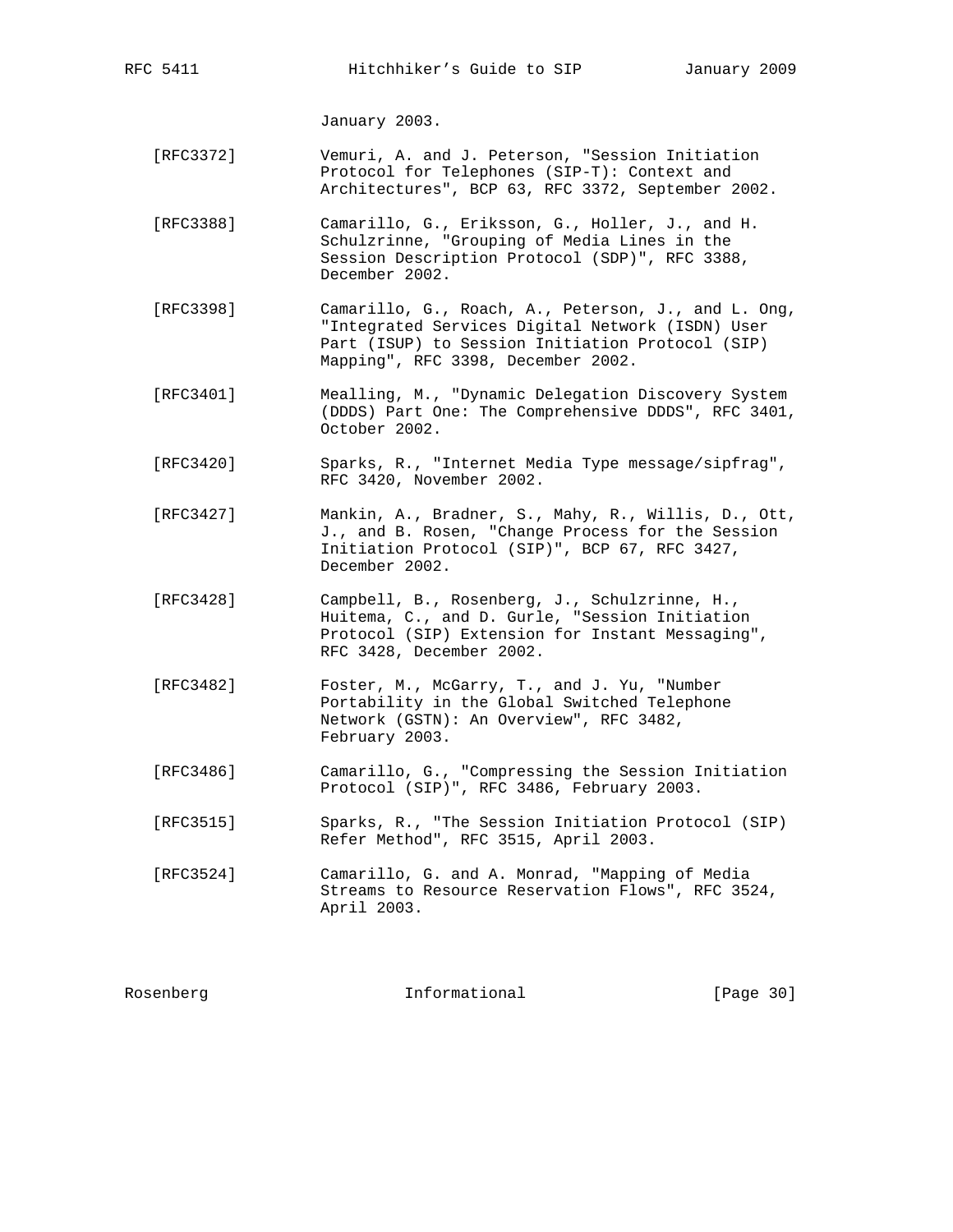| [RFC3550] | Schulzrinne, H., Casner, S., Frederick, R., and V.<br>Jacobson, "RTP: A Transport Protocol for Real-Time<br>Applications", STD 64, RFC 3550, July 2003.                                                                      |           |
|-----------|------------------------------------------------------------------------------------------------------------------------------------------------------------------------------------------------------------------------------|-----------|
| [RFC3578] | Camarillo, G., Roach, A., Peterson, J., and L. Ong,<br>"Mapping of Integrated Services Digital Network<br>(ISDN) User Part (ISUP) Overlap Signalling to the<br>Session Initiation Protocol (SIP)", RFC 3578,<br>August 2003. |           |
| [RFC3581] | Rosenberg, J. and H. Schulzrinne, "An Extension to<br>the Session Initiation Protocol (SIP) for Symmetric<br>Response Routing", RFC 3581, August 2003.                                                                       |           |
| [REC3605] | Huitema, C., "Real Time Control Protocol (RTCP)<br>attribute in Session Description Protocol (SDP)",<br>RFC 3605, October 2003.                                                                                              |           |
| [RFC3608] | Willis, D. and B. Hoeneisen, "Session Initiation<br>Protocol (SIP) Extension Header Field for Service<br>Route Discovery During Registration", RFC 3608,<br>October 2003.                                                    |           |
| [REC3665] | Johnston, A., Donovan, S., Sparks, R., Cunningham,<br>C., and K. Summers, "Session Initiation Protocol<br>(SIP) Basic Call Flow Examples", BCP 75, RFC 3665,<br>December 2003.                                               |           |
| [REC3666] | Johnston, A., Donovan, S., Sparks, R., Cunningham,<br>C., and K. Summers, "Session Initiation Protocol<br>(SIP) Public Switched Telephone Network (PSTN) Call<br>Flows", BCP 76, RFC 3666, December 2003.                    |           |
| [REC3680] | Rosenberg, J., "A Session Initiation Protocol (SIP)<br>Event Package for Registrations", RFC 3680,<br>March 2004.                                                                                                            |           |
| [RFC3725] | Rosenberg, J., Peterson, J., Schulzrinne, H., and<br>G. Camarillo, "Best Current Practices for Third<br>Party Call Control (3pcc) in the Session Initiation<br>Protocol (SIP)", BCP 85, RFC 3725, April 2004.                |           |
| [RFC3830] | Arkko, J., Carrara, E., Lindholm, F., Naslund, M.,<br>and K. Norrman, "MIKEY: Multimedia Internet<br>KEYing", RFC 3830, August 2004.                                                                                         |           |
| [RFC3840] | Rosenberg, J., Schulzrinne, H., and P. Kyzivat,<br>"Indicating User Agent Capabilities in the Session                                                                                                                        |           |
| Rosenberg | Informational                                                                                                                                                                                                                | [Page 31] |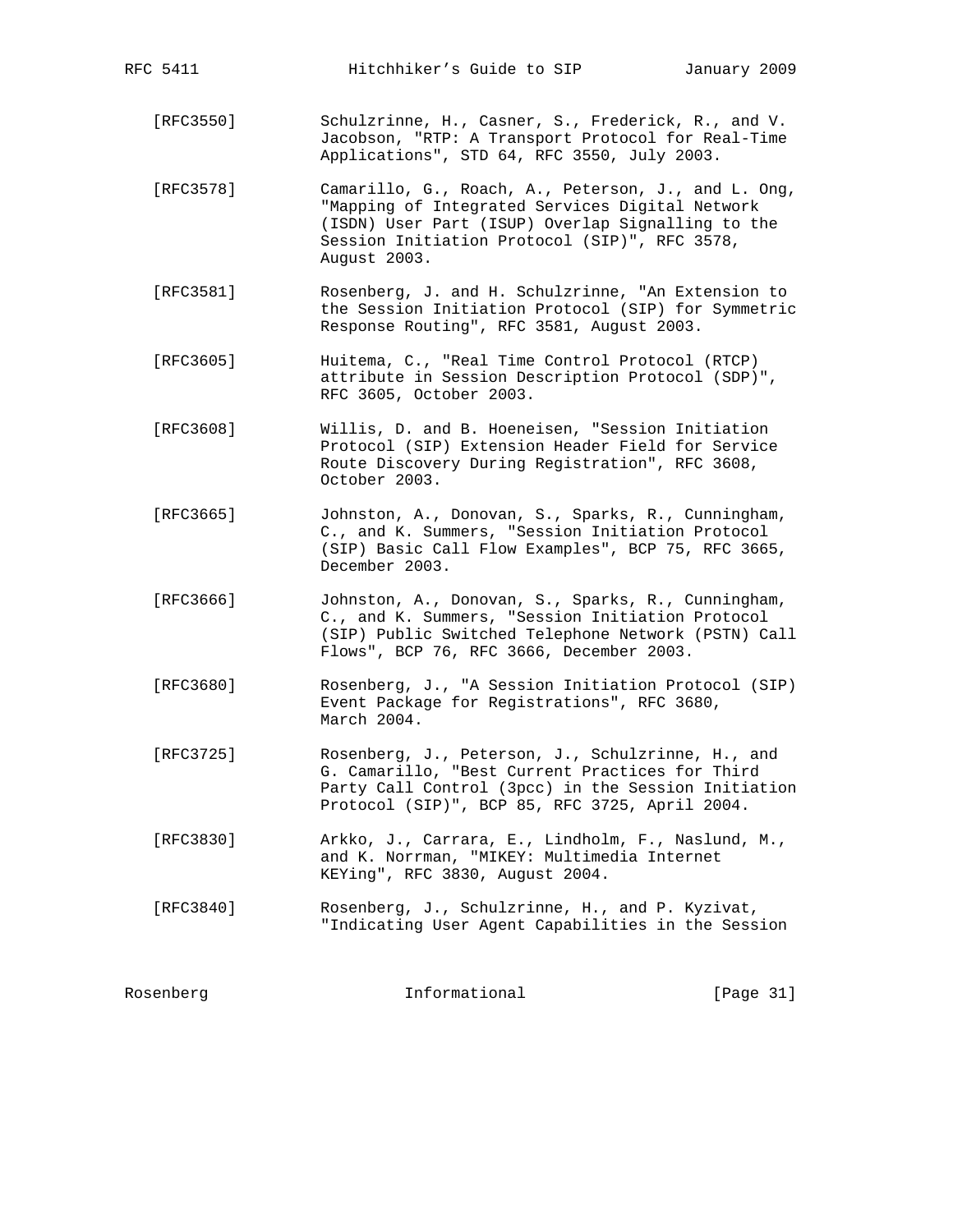Initiation Protocol (SIP)", RFC 3840, August 2004.

- [RFC3841] Rosenberg, J., Schulzrinne, H., and P. Kyzivat, "Caller Preferences for the Session Initiation Protocol (SIP)", RFC 3841, August 2004.
- [RFC3842] Mahy, R., "A Message Summary and Message Waiting Indication Event Package for the Session Initiation Protocol (SIP)", RFC 3842, August 2004.
- [RFC3853] Peterson, J., "S/MIME Advanced Encryption Standard (AES) Requirement for the Session Initiation Protocol (SIP)", RFC 3853, July 2004.
- [RFC3856] Rosenberg, J., "A Presence Event Package for the Session Initiation Protocol (SIP)", RFC 3856, August 2004.
- [RFC3857] Rosenberg, J., "A Watcher Information Event Template-Package for the Session Initiation Protocol (SIP)", RFC 3857, August 2004.
- [RFC3890] Westerlund, M., "A Transport Independent Bandwidth Modifier for the Session Description Protocol (SDP)", RFC 3890, September 2004.
- [RFC3891] Mahy, R., Biggs, B., and R. Dean, "The Session Initiation Protocol (SIP) "Replaces" Header", RFC 3891, September 2004.
- [RFC3892] Sparks, R., "The Session Initiation Protocol (SIP) Referred-By Mechanism", RFC 3892, September 2004.
- [RFC3893] Peterson, J., "Session Initiation Protocol (SIP) Authenticated Identity Body (AIB) Format", RFC 3893, September 2004.
- [RFC3903] Niemi, A., "Session Initiation Protocol (SIP) Extension for Event State Publication", RFC 3903, October 2004.
- [RFC3910] Gurbani, V., Brusilovsky, A., Faynberg, I., Gato, J., Lu, H., and M. Unmehopa, "The SPIRITS (Services in PSTN requesting Internet Services) Protocol", RFC 3910, October 2004.
- [RFC3911] Mahy, R. and D. Petrie, "The Session Initiation Protocol (SIP) "Join" Header", RFC 3911,

| Rosenberg | Informational | [Page 32] |
|-----------|---------------|-----------|
|           |               |           |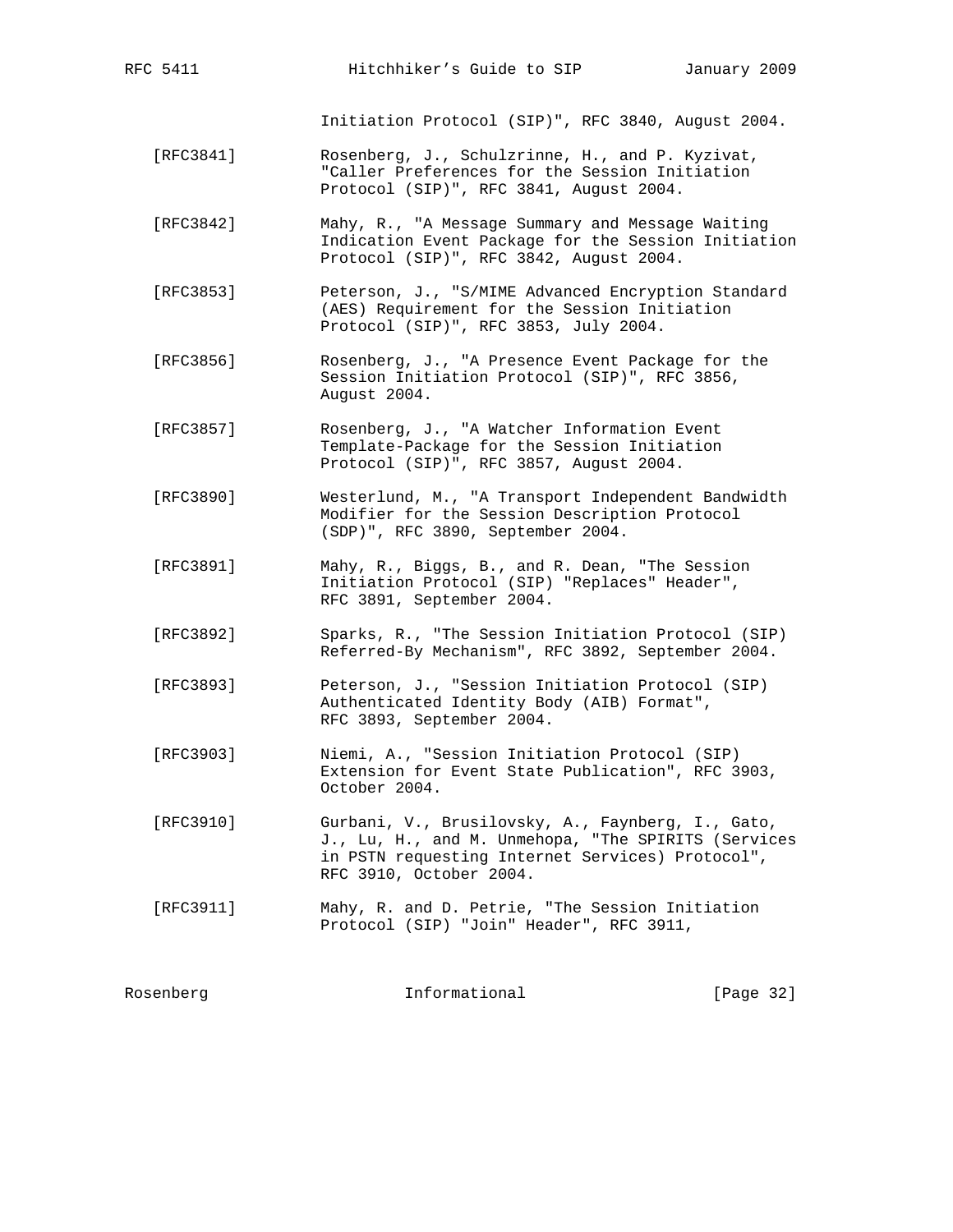October 2004.

- [RFC3959] Camarillo, G., "The Early Session Disposition Type for the Session Initiation Protocol (SIP)", RFC 3959, December 2004.
- [RFC3960] Camarillo, G. and H. Schulzrinne, "Early Media and Ringing Tone Generation in the Session Initiation Protocol (SIP)", RFC 3960, December 2004.
- [RFC4028] Donovan, S. and J. Rosenberg, "Session Timers in the Session Initiation Protocol (SIP)", RFC 4028, April 2005.
- [RFC4032] Camarillo, G. and P. Kyzivat, "Update to the Session Initiation Protocol (SIP) Preconditions Framework", RFC 4032, March 2005.
- [RFC4091] Camarillo, G. and J. Rosenberg, "The Alternative Network Address Types (ANAT) Semantics for the Session Description Protocol (SDP) Grouping Framework", RFC 4091, June 2005.
- [RFC4117] Camarillo, G., Burger, E., Schulzrinne, H., and A. van Wijk, "Transcoding Services Invocation in the Session Initiation Protocol (SIP) Using Third Party Call Control (3pcc)", RFC 4117, June 2005.
- [RFC4145] Yon, D. and G. Camarillo, "TCP-Based Media Transport in the Session Description Protocol (SDP)", RFC 4145, September 2005.
- [RFC4168] Rosenberg, J., Schulzrinne, H., and G. Camarillo, "The Stream Control Transmission Protocol (SCTP) as a Transport for the Session Initiation Protocol (SIP)", RFC 4168, October 2005.
- [RFC4169] Torvinen, V., Arkko, J., and M. Naslund, "Hypertext Transfer Protocol (HTTP) Digest Authentication Using Authentication and Key Agreement (AKA) Version-2", RFC 4169, November 2005.
	- [RFC4235] Rosenberg, J., Schulzrinne, H., and R. Mahy, "An INVITE-Initiated Dialog Event Package for the Session Initiation Protocol (SIP)", RFC 4235, November 2005.

[RFC4240] Burger, E., Van Dyke, J., and A. Spitzer, "Basic

Rosenberg 11 Informational 1996 [Page 33]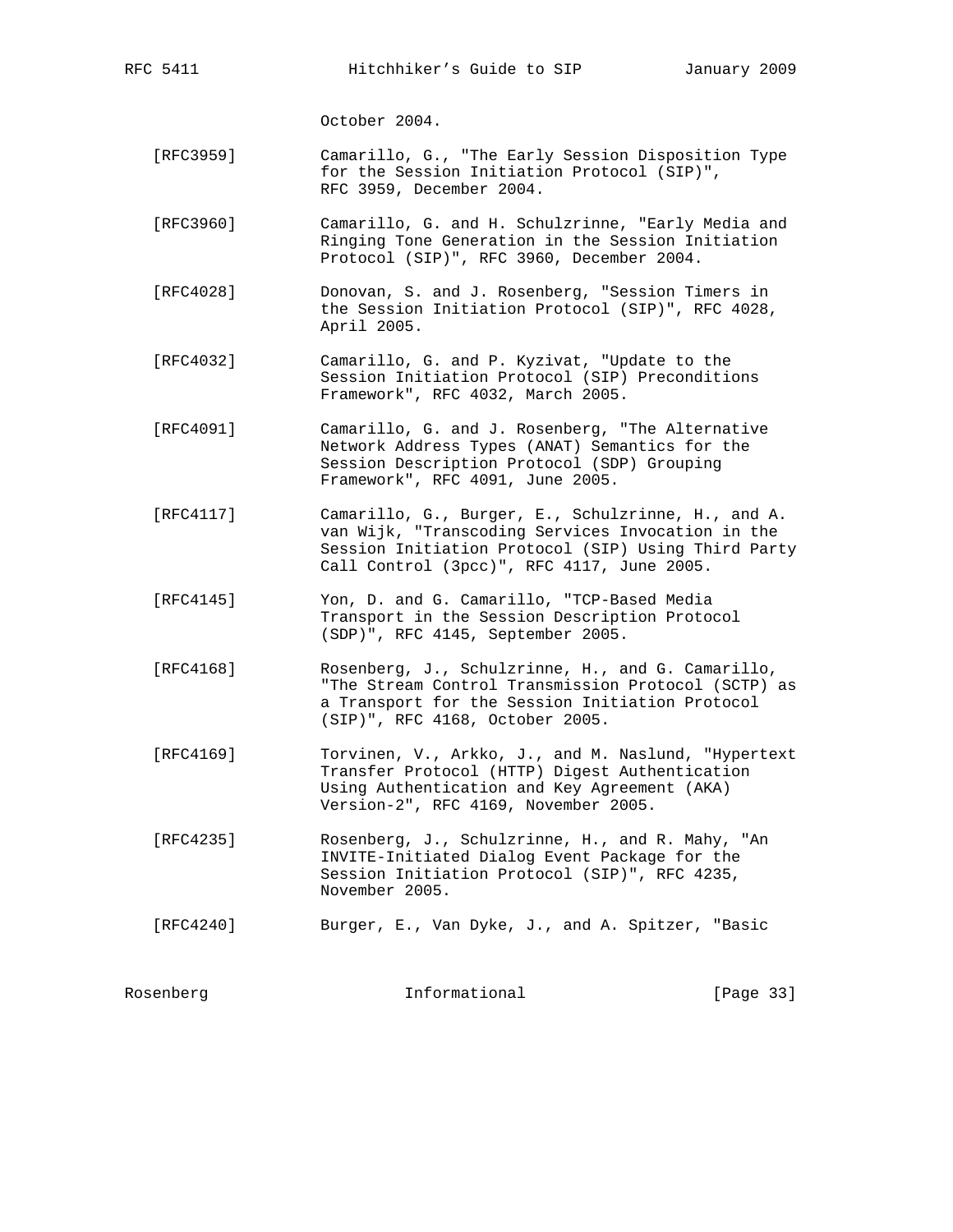Network Media Services with SIP", RFC 4240, December 2005.

- [RFC4244] Barnes, M., "An Extension to the Session Initiation Protocol (SIP) for Request History Information", RFC 4244, November 2005.
- [RFC4320] Sparks, R., "Actions Addressing Identified Issues with the Session Initiation Protocol's (SIP) Non- INVITE Transaction", RFC 4320, January 2006.
- [RFC4347] Rescorla, E. and N. Modadugu, "Datagram Transport Layer Security", RFC 4347, April 2006.
- [RFC4411] Polk, J., "Extending the Session Initiation Protocol (SIP) Reason Header for Preemption Events", RFC 4411, February 2006.
- [RFC4412] Schulzrinne, H. and J. Polk, "Communications Resource Priority for the Session Initiation Protocol (SIP)", RFC 4412, February 2006.
- [RFC4458] Jennings, C., Audet, F., and J. Elwell, "Session Initiation Protocol (SIP) URIs for Applications such as Voicemail and Interactive Voice Response (IVR)", RFC 4458, April 2006.
- [RFC4474] Peterson, J. and C. Jennings, "Enhancements for Authenticated Identity Management in the Session Initiation Protocol (SIP)", RFC 4474, August 2006.
- [RFC4483] Burger, E., "A Mechanism for Content Indirection in Session Initiation Protocol (SIP) Messages", RFC 4483, May 2006.
- [RFC4488] Levin, O., "Suppression of Session Initiation Protocol (SIP) REFER Method Implicit Subscription", RFC 4488, May 2006.
- [RFC4497] Elwell, J., Derks, F., Mourot, P., and O. Rousseau, "Interworking between the Session Initiation Protocol (SIP) and QSIG", BCP 117, RFC 4497, May 2006.
- [RFC4508] Levin, O. and A. Johnston, "Conveying Feature Tags with the Session Initiation Protocol (SIP) REFER Method", RFC 4508, May 2006.

| Rosenberg | Informational | [Page $34$ ] |
|-----------|---------------|--------------|
|           |               |              |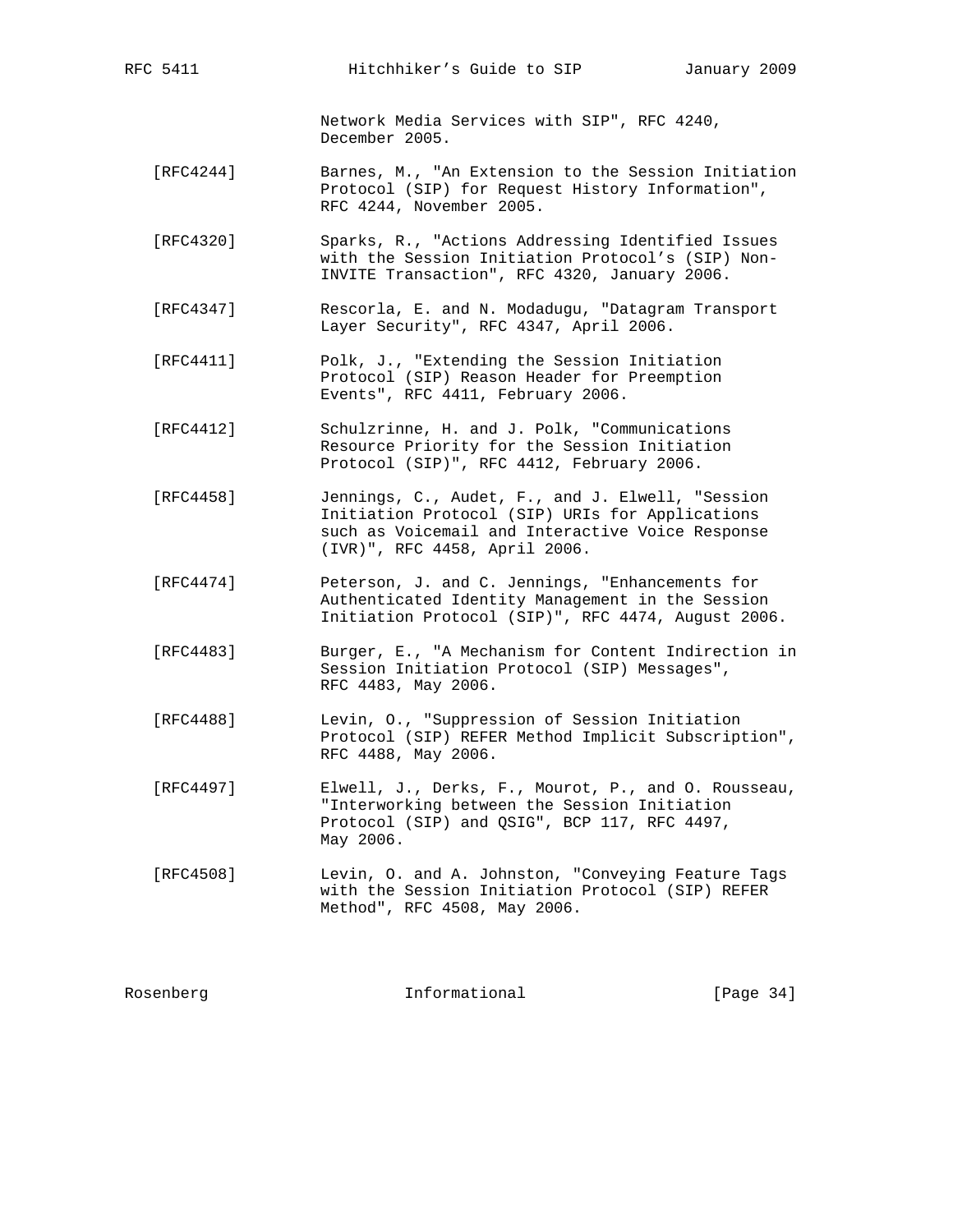| Rosenberg | Informational<br>[Page 35]                                                                                                                                                                                   |  |
|-----------|--------------------------------------------------------------------------------------------------------------------------------------------------------------------------------------------------------------|--|
| [RFC4733] | Schulzrinne, H. and T. Taylor, "RTP Payload for<br>DTMF Digits, Telephony Tones, and Telephony                                                                                                               |  |
| [RFC4730] | Burger, E. and M. Dolly, "A Session Initiation<br>Protocol (SIP) Event Package for Key Press Stimulus<br>(KPML)", RFC 4730, November 2006.                                                                   |  |
| [RFC4662] | Roach, A., Campbell, B., and J. Rosenberg, "A<br>Session Initiation Protocol (SIP) Event<br>Notification Extension for Resource Lists",<br>RFC 4662, August 2006.                                            |  |
| [RFC4583] | Camarillo, G., "Session Description Protocol (SDP)<br>Format for Binary Floor Control Protocol (BFCP)<br>Streams", RFC 4583, November 2006.                                                                  |  |
| [RFC4579] | Johnston, A. and O. Levin, "Session Initiation<br>Protocol (SIP) Call Control - Conferencing for User<br>Agents", BCP 119, RFC 4579, August 2006.                                                            |  |
| [RFC4575] | Rosenberg, J., Schulzrinne, H., and O. Levin, "A<br>Session Initiation Protocol (SIP) Event Package for<br>Conference State", RFC 4575, August 2006.                                                         |  |
| [RFC4574] | Levin, O. and G. Camarillo, "The Session<br>Description Protocol (SDP) Label Attribute",<br>RFC 4574, August 2006.                                                                                           |  |
| [RFC4572] | Lennox, J., "Connection-Oriented Media Transport<br>over the Transport Layer Security (TLS) Protocol in<br>the Session Description Protocol (SDP)", RFC 4572,<br>July 2006.                                  |  |
| [RFC4568] | Andreasen, F., Baugher, M., and D. Wing, "Session<br>Description Protocol (SDP) Security Descriptions<br>for Media Streams", RFC 4568, July 2006.                                                            |  |
| [RFC4567] | Arkko, J., Lindholm, F., Naslund, M., Norrman, K.,<br>and E. Carrara, "Key Management Extensions for<br>Session Description Protocol (SDP) and Real Time<br>Streaming Protocol (RTSP)", RFC 4567, July 2006. |  |
| [RFC4566] | Handley, M., Jacobson, V., and C. Perkins, "SDP:<br>Session Description Protocol", RFC 4566, July 2006.                                                                                                      |  |
| [RFC4538] | Rosenberg, J., "Request Authorization through<br>Dialog Identification in the Session Initiation<br>Protocol (SIP)", RFC 4538, June 2006.                                                                    |  |

RFC 5411 Hitchhiker's Guide to SIP January 2009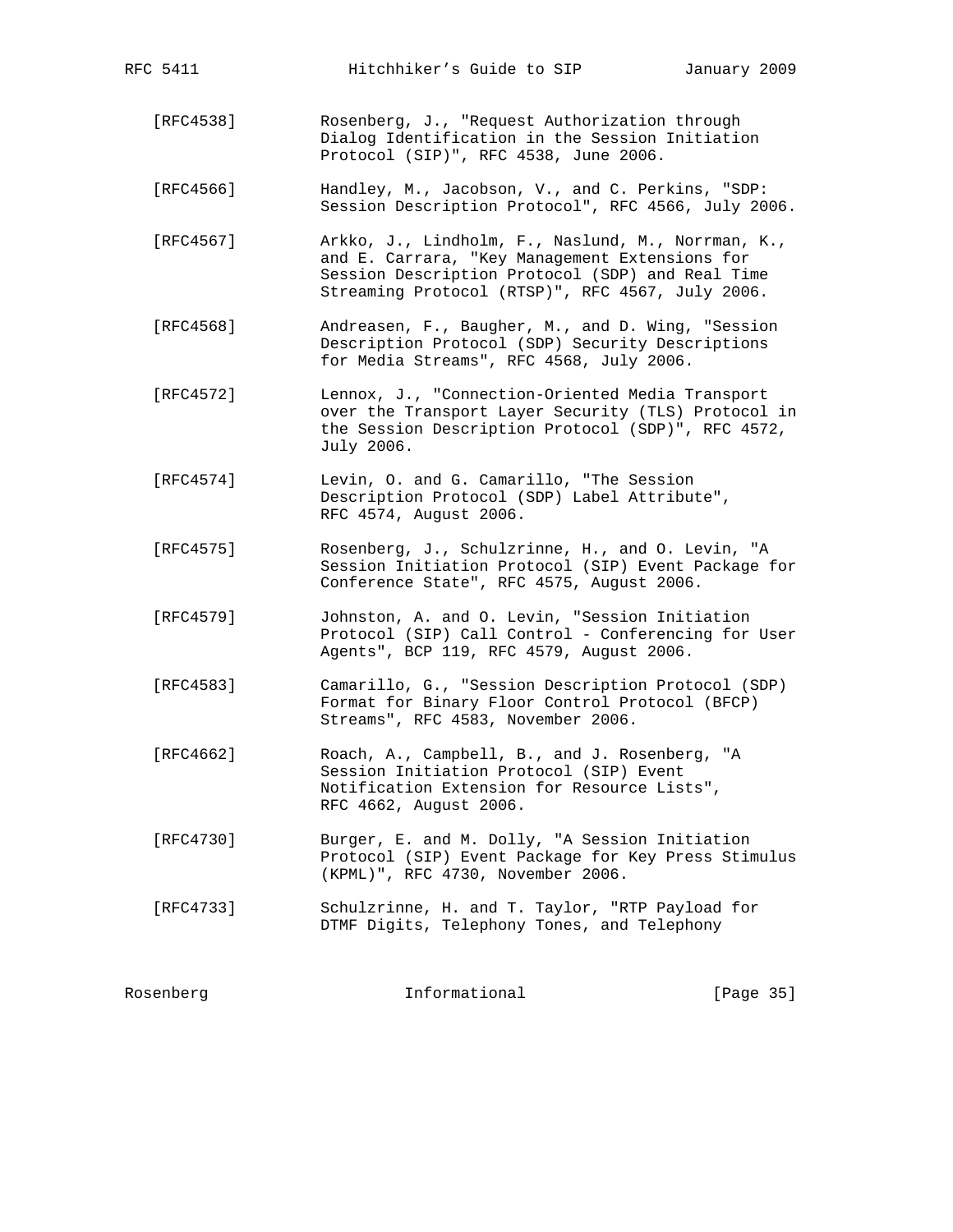Signals", RFC 4733, December 2006.

- [RFC4796] Hautakorpi, J. and G. Camarillo, "The Session Description Protocol (SDP) Content Attribute", RFC 4796, February 2007.
- [RFC4896] Surtees, A., West, M., and A. Roach, "Signaling Compression (SigComp) Corrections and Clarifications", RFC 4896, June 2007.
- [RFC4916] Elwell, J., "Connected Identity in the Session Initiation Protocol (SIP)", RFC 4916, June 2007.
- [RFC4960] Stewart, R., "Stream Control Transmission Protocol", RFC 4960, September 2007.
- [RFC5027] Andreasen, F. and D. Wing, "Security Preconditions for Session Description Protocol (SDP) Media Streams", RFC 5027, October 2007.
- [RFC5049] Bormann, C., Liu, Z., Price, R., and G. Camarillo, "Applying Signaling Compression (SigComp) to the Session Initiation Protocol (SIP)", RFC 5049, December 2007.
- [RFC5079] Rosenberg, J., "Rejecting Anonymous Requests in the Session Initiation Protocol (SIP)", RFC 5079, December 2007.
- [RFC5360] Rosenberg, J., Camarillo, G., and D. Willis, "A Framework for Consent-Based Communications in the Session Initiation Protocol (SIP)", RFC 5360, October 2008.
- [RFC5361] Camarillo, G., "A Document Format for Requesting Consent", RFC 5361, October 2008.
- [RFC5362] Camarillo, G., "The Session Initiation Protocol (SIP) Pending Additions Event Package", RFC 5362, October 2008.
- [RFC5363] Camarillo, G. and A. Roach, "Framework and Security Considerations for Session Initiation Protocol (SIP) URI-List Services", RFC 5363, October 2008.
- [RFC5365] Garcia-Martin, M. and G. Camarillo, "Multiple- Recipient MESSAGE Requests in the Session Initiation Protocol (SIP)", RFC 5365, October 2008.

| Rosenberg |  | Informational | [Page 36] |
|-----------|--|---------------|-----------|
|-----------|--|---------------|-----------|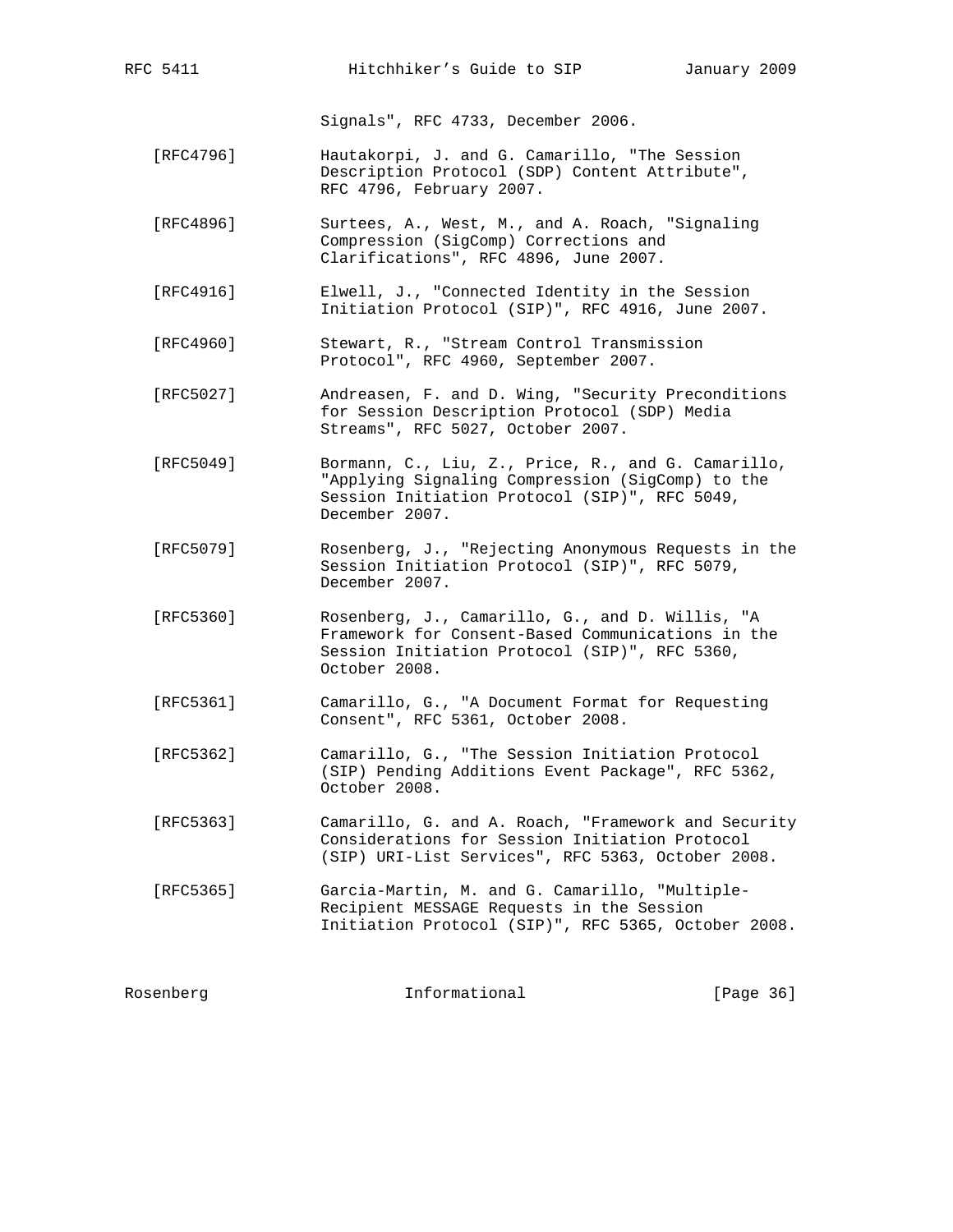| [REC5366]   | Camarillo, G. and A. Johnston, "Conference<br>Establishment Using Request-Contained Lists in the<br>Session Initiation Protocol (SIP)", RFC 5366,<br>October 2008.                                   |
|-------------|------------------------------------------------------------------------------------------------------------------------------------------------------------------------------------------------------|
| [RFC5367]   | Camarillo, G., Roach, A., and O. Levin,<br>"Subscriptions to Request-Contained Resource Lists<br>in the Session Initiation Protocol (SIP)",<br>RFC 5367, October 2008.                               |
| [RFC5368]   | Camarillo, G., Niemi, A., Isomaki, M., Garcia-<br>Martin, M., and H. Khartabil, "Referring to<br>Multiple Resources in the Session Initiation<br>Protocol (SIP)", RFC 5368, October 2008.            |
| [REC5373]   | Willis, D. and A. Allen, "Requesting Answering<br>Modes for the Session Initiation Protocol (SIP)",<br>RFC 5373, November 2008.                                                                      |
| [RTCP-SUM]  | Clark, A., Pendleton, A., Johnston, A., and H.<br>Sinnreich, "Session Initiation Protocol Package for<br>Voice Quality Reporting Event", Work in Progress,<br>October 2008.                          |
| [SAML]      | Tschofenig, H., Hodges, J., Peterson, J., Polk, J.,<br>and D. Sicker, "SIP SAML Profile and Binding", Work<br>in Progress, November 2008.                                                            |
| [SDP-CAP]   | Andreasen, F., "SDP Capability Negotiation", Work<br>in Progress, July 2008.                                                                                                                         |
| [SDP-MEDIA] | Gilman, R., Even, R., and F. Andreasen, "SDP media<br>capabilities Negotiation", Work in Progress,<br>July 2008.                                                                                     |
|             | [SESSION-POLICY] Hilt, V., Camarillo, G., and J. Rosenberg, "A<br>Framework for Session Initiation Protocol (SIP)<br>Session Policies", Work in Progress, November 2008.                             |
| [SIMPLE]    | Rosenberg, J., "SIMPLE made Simple: An Overview of<br>the IETF Specifications for Instant Messaging and<br>Presence using the Session Initiation Protocol<br>(SIP)", Work in Progress, October 2008. |
| [SIPS-URI]  | Audet, F., "The Use of the SIPS URI Scheme in the<br>Session Initiation Protocol (SIP)", Work<br>in Progress, November 2008.                                                                         |
|             |                                                                                                                                                                                                      |

RFC 5411 Hitchhiker's Guide to SIP January 2009

Rosenberg 10 Informational [Page 37]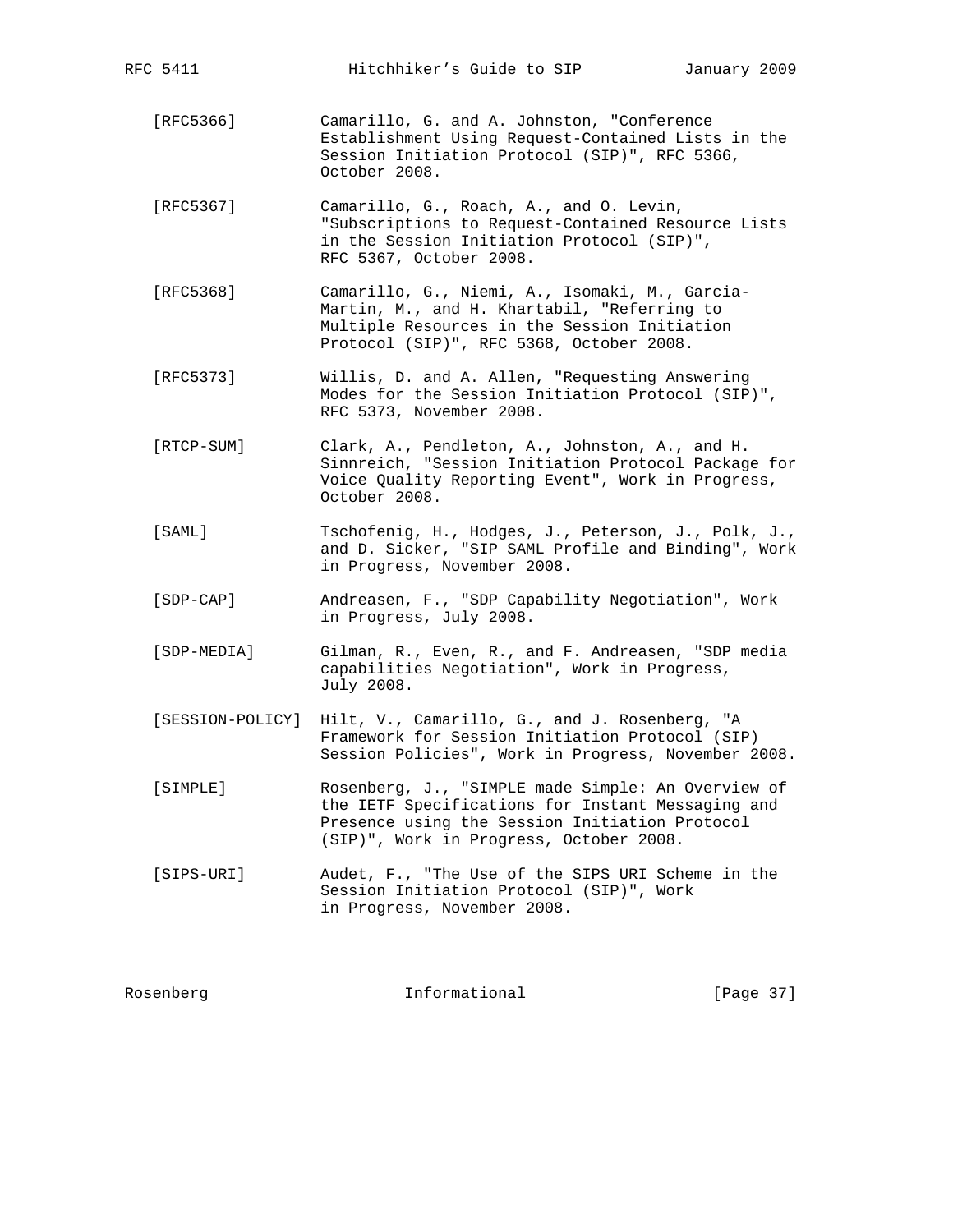- [SRTP-FRAME] Fischl, J., Tschofenig, H., and E. Rescorla, "Framework for Establishing an SRTP Security Context using DTLS", Work in Progress, October 2008.
- [SUBNOT-ETAGS] Niemi, A., "An Extension to Session Initiation Protocol (SIP) Events for Conditional Event Notification", Work in Progress, July 2008.
- [TRANSFER-MECH] Garcia, M., Isomaki, M., Camarillo, G., Loreto, S., and P. Kyzivat, "A Session Description Protocol (SDP) Offer/Answer Mechanism to Enable File Transfer", Work in Progress, November 2008.
- [UA-PRIVACY] Munakata, M., Schubert, S., and T. Ohba, "UA-Driven Privacy Mechanism for SIP", Work in Progress, October 2008.
- [UPDATE-PAI] Elwell, J., "Updates to Asserted Identity in the Session Initiation Protocol (SIP)", Work in Progress, October 2008.

Author's Address

 Jonathan Rosenberg Cisco Iselin, NJ US

 EMail: jdrosen@cisco.com URI: http://www.jdrosen.net

Rosenberg **Informational** [Page 38]